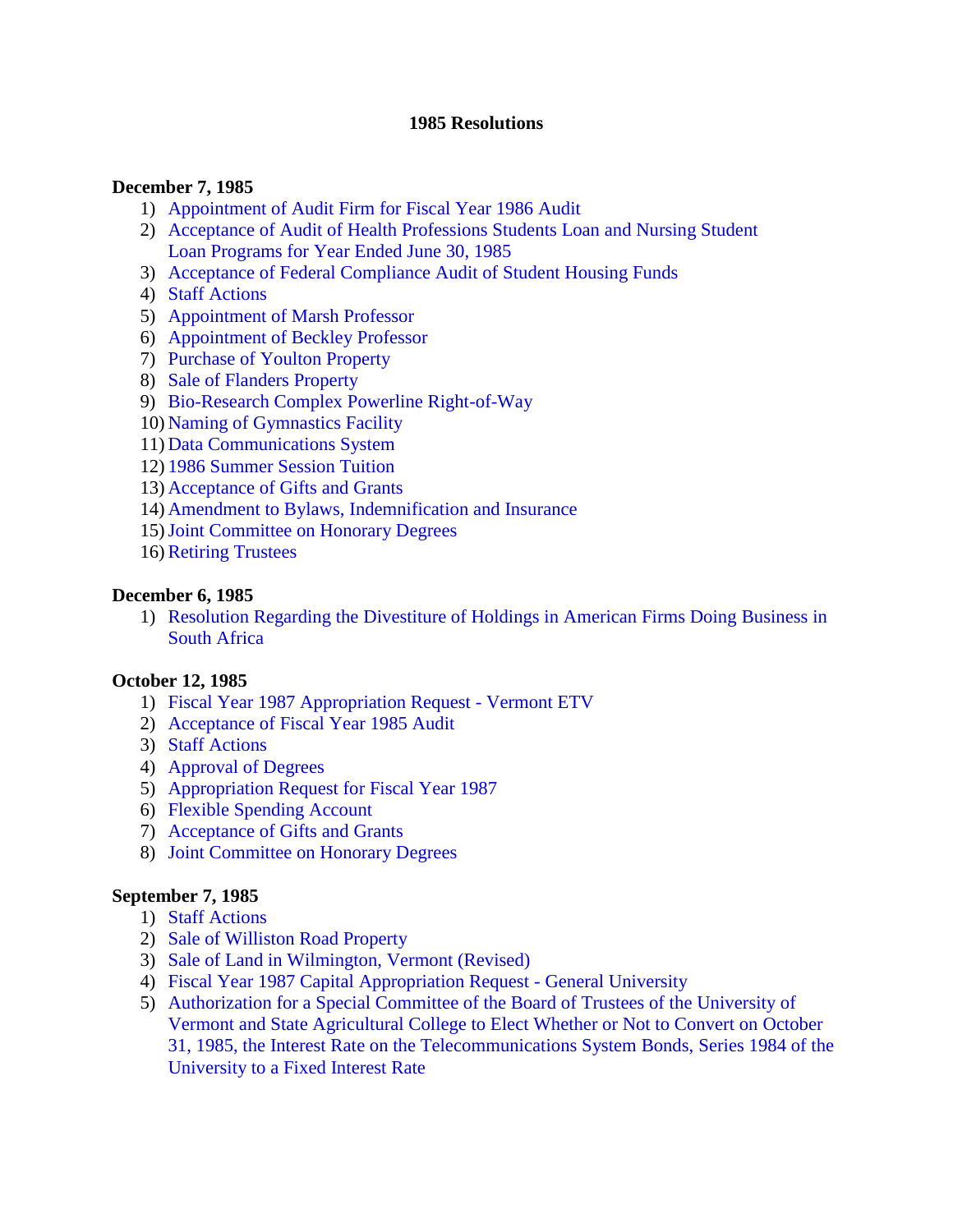- 6) [Authorization to Issue a \\$1,000,000 Campus Center Note of the University of Vermont](#page-11-0)  and State Agricultural College
- 7) [Acceptance of Gifts and Grants](#page-11-0)
- 8) [Authorization to Sign Grants and Contracts](#page-12-0)
- 9) [South Africa/Apartheid/Race Relations](#page-12-0)
- 10) [Divestiture in South African Corporations](#page-12-0)

### **June 14, 1985**

- 1) [Staff Actions](#page-14-0)
- 2) [Revision of Section 150 of Officers' Handbook](#page-14-0)
- 3) [Revision of Section 263 of Officers' Handbook](#page-14-0)
- 4) [Revision of Section 7.15 of the Constitution and Bylaws of the Faculty Senate](#page-14-0)
- 5) [Termination of Radiography Program](#page-14-0)
- 6) [Creation of Division Structure for Agriculture, Natural Resources, and Extension](#page-14-0)
- 7) [Sale of Land in Wilmington, Vermont](#page-14-0)
- 8) [Jericho Research Forest Power Line Right-of-Way](#page-15-0)
- 9) [Relocation of Student Health Center](#page-15-0)
- 10) [Large Animal Research Facility](#page-16-0)
- 11) [Acceptance of Shelburne Pond Property](#page-16-0)
- 12) [Approval of Fiscal Year 1986 Operating Budget General University](#page-16-0)
- 13) [Authorization for Issuance of \\$9,465,000 Appropriation Anticipation Notes, 1985-86](#page-16-0)  Series, of the University of Vermont and state Agricultural College
- 14) [Acceptance of Gifts and Grants](#page-16-0)
- 15) [Election of Senior Vice President](#page-16-0)
- 16) [Appointment of Interim Vice President for Academic Affairs](#page-17-0)
- 17) [Appreciation of Robert G. Arns](#page-17-0)

#### **May 4, 1985**

- 1) [Approval of Fiscal Year 1986 Operating Budget Vermont ETV](#page-18-0)
- 2) [Helen Day Buckham Estate](#page-18-0)
- 3) [Amendment of Student Association Constitution](#page-18-0)
- 4) [Authorization for President to Award Degrees at Commencement](#page-19-0)
- 5) [Staff Actions](#page-19-0)
- 6) [Acceptance of Federal Compliance Audit of Student Financial Assistance Programs](#page-19-0)
- 7) [Acceptance of Federal Compliance Audit of Health Professions Student Loan and](#page-19-0) Nursing Student Loan Programs
- 8) [Vermont Automated Libraries System](#page-20-0)
- 9) [Budget Premises for Fiscal Year 1986 General University](#page-20-0)
- 10) [Fiscal Year 1986 Operating Budget Morgan Horse Farm](#page-20-0)
- 11) [Tuition Rates for Fiscal Year 1986](#page-20-0)
- 12)[Change in Fees for Fiscal Year 1986](#page-20-0)
- 13) [Establishment of Fees for Fiscal Year 1986](#page-21-0)
- 14)[Room and Minimum Meal Plan Rates for Fiscal Year 1986](#page-21-0)
- 15) [Acceptance of Gifts and Grants](#page-21-0)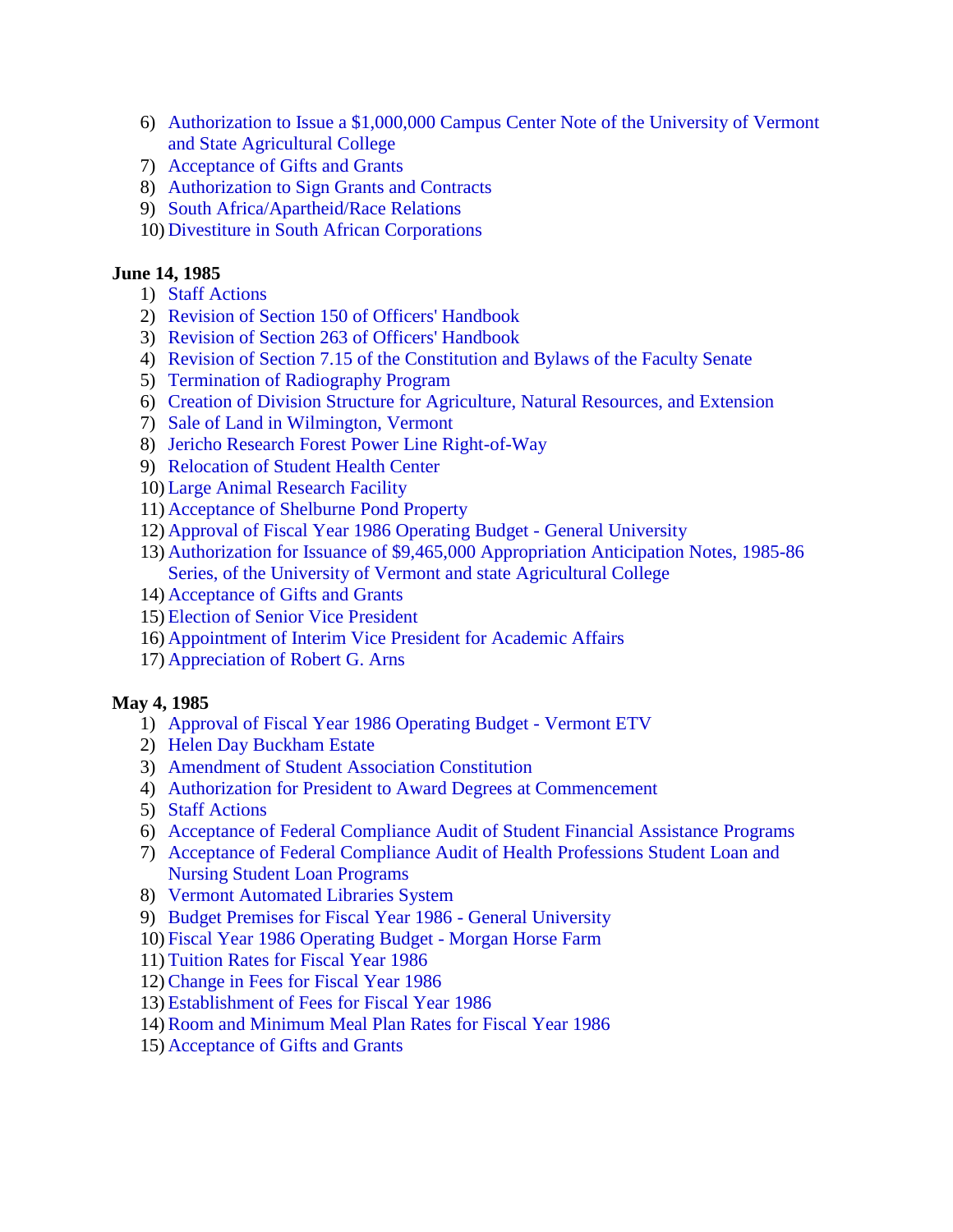# **March 2, 1985**

- 1) [Staff Actions](#page-22-0)
- 2) [Approval of Degrees](#page-22-0)
- 3) [Sale of Land in Wilmington, Vermont](#page-22-0)
- 4) [Maximum Room and Meal Plan Rates for Fiscal Year 1986](#page-23-0)
- 5) [Alternatives for Retirement Plan](#page-23-0)
- 6) [Acceptance of Gifts and Grants](#page-23-0)
- 7) Authorization for Issuance of a \$500,000 Grasse Mount Renovation Note of the [University of Vermont and State Agricultural College and Awarding of Said Note](#page-23-0)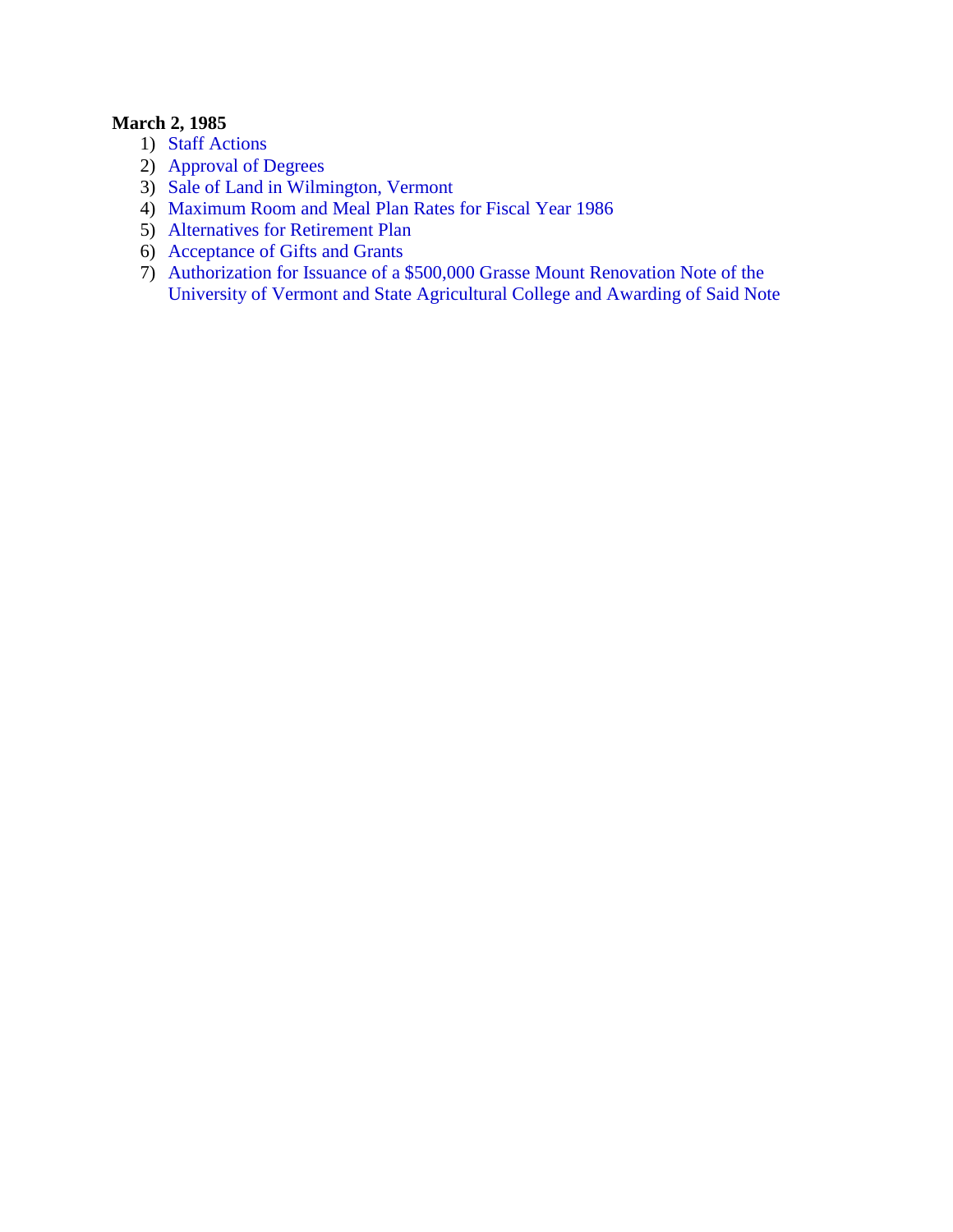## **December 7, 1985**

### <span id="page-3-0"></span>**AUDIT COMMITTEE**

#### **Appointment of Audit Firm for Fiscal Year 1986 Audit**

RESOLVED, that the Board of Trustees enter into a contract with Coopers and Lybrand, Certified Public Accountants, One Post Office Square, Boston, Massachusetts, under the terms of their proposal dated April 9, 1984, to conduct the annual audit for the fiscal year ending June 30, 1986, for a fee not to exceed \$63,000, in keeping with the University's Bylaws and the Statutes of the State of Vermont.

### **Acceptance of Audit of Health Professions Students Loan and Nursing Student Loan Programs for Year Ended June 30, 1985**

WHEREAS, the books and accounts of certain grants and awards made to the University of Vermont and State Agricultural College, and specifically those grants and awards which are the Health Professions Student Loan and Nursing Student Loan Programs, for the fiscal year ended June 30, 1985, have been audited on behalf of the United States Government by the Office of Internal Audit of the University of Vermont, and the reports of said audit are published in detail in accordance with audit and reporting procedures outlined by the United States Department of Health and Human Services;

BE IT RESOLVED, that the Board of Trustees hereby accepts such audit which has been released to the Regional Inspector General for Audit of the United States Department of Health and Human Services.

#### **Acceptance of Federal Compliance Audit of Student Housing Funds**

WHEREAS, the books and accounts of certain grants and awards made to the University of Vermont and State Agricultural College Dormitory Projects VT CH-28 (D) as consolidated, the University of Vermont and State Agricultural College Married Student Housing Project VT CH-41 (D), the University of Vermont and State Agricultural College Jeanne Mance Dormitory Project VT CH-19 (H), and the University of Vermont and State Agricultural College Heat System Project VT CH-61 (D) have been audited on behalf of the United States Government by the accounting firm of Coopers and Lybrand, Certified Public Accountants, for the fiscal year ended June 30, 1985, and the reports of said audits are published in detail in accordance with audit and reporting procedures outlined by the United States Department of Housing and Urban Development;

BE IT RESOLVED, that the Board hereby accepts such audits which have been released to the New England Housing Management Division of the United States Government.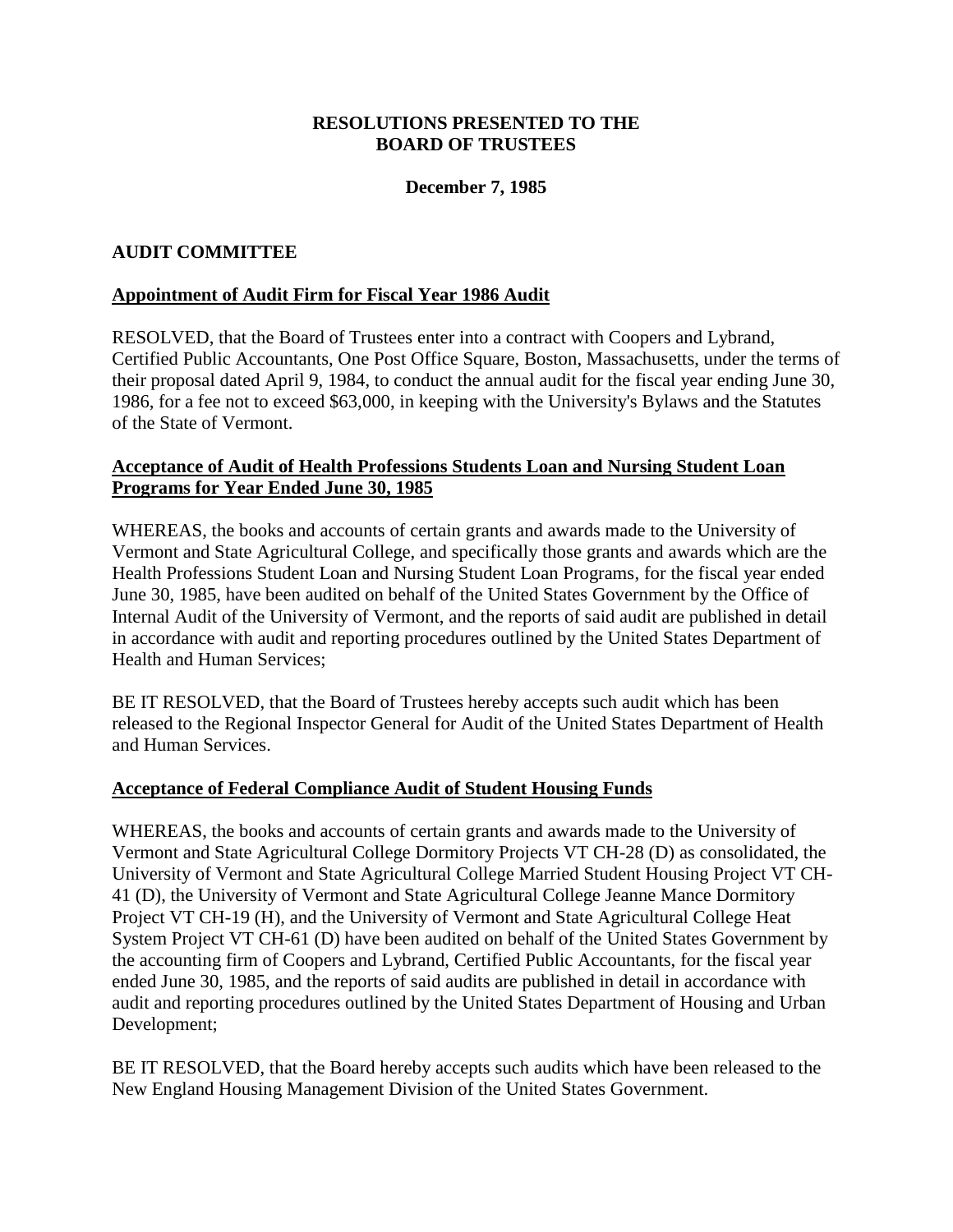# <span id="page-4-0"></span>**EDUCATIONAL POLICY COMMITTEE**

## **Staff Actions**

RESOLVED, that the Board of Trustees receives the list of staff actions and approves leaves of absence noted on page 4 of the staff action list.

#### **Appointment of Marsh Professor**

RESOLVED, that the Board of Trustees approves the appointment of Dr. Robert W. Hall as the Marsh Professor of Intellectual and Moral Philosophy.

#### **Appointment of Beckley Professor**

RESOLVED, that the Board of Trustees approves the appointment of Dr. Ronald Savitt as the Beckley Professor of American Business.

# **BUILDINGS AND GROUNDS COMMITTEE**

### **Purchase of Youlton Property**

WHEREAS, the University has received an offer from Francis W. Youlton and Zdenke Z. Youlton to acquire the land and building located at 466 South Prospect Street, Burlington, Vermont; and

WHEREAS, the University has need for this property;

BE IT RESOLVED, that the Board of Trustees hereby authorizes the President or Senior Vice President to negotiate the purchase of the property at 466 South Prospect Street, Burlington, Vermont, owned by Francis W. Youlton and Zdenke Z. Youlton.

BE IT FURTHER RESOLVED, that Lattie F. Coor, President, or Ben R. Forsyth, Senior Vice President, are authorized to execute any and all instruments necessary, proper, and desirable to accomplish said purchase.

#### **Sale of Flanders Property**

WHEREAS, the University has received an additional gift of approximately 10 acres of land and house on Town Road 26, Town of Middlesex, Vermont, from William D. Flanders for the purpose of benefiting the physical education and athletic program at the University; and

WHEREAS, the University has no educational need for the property;

BE IT RESOLVED, that the Board of Trustees hereby authorizes the President, Senior Vice President, or Treasurer to sell the property with a reservation of the oil, gas, and mineral rights;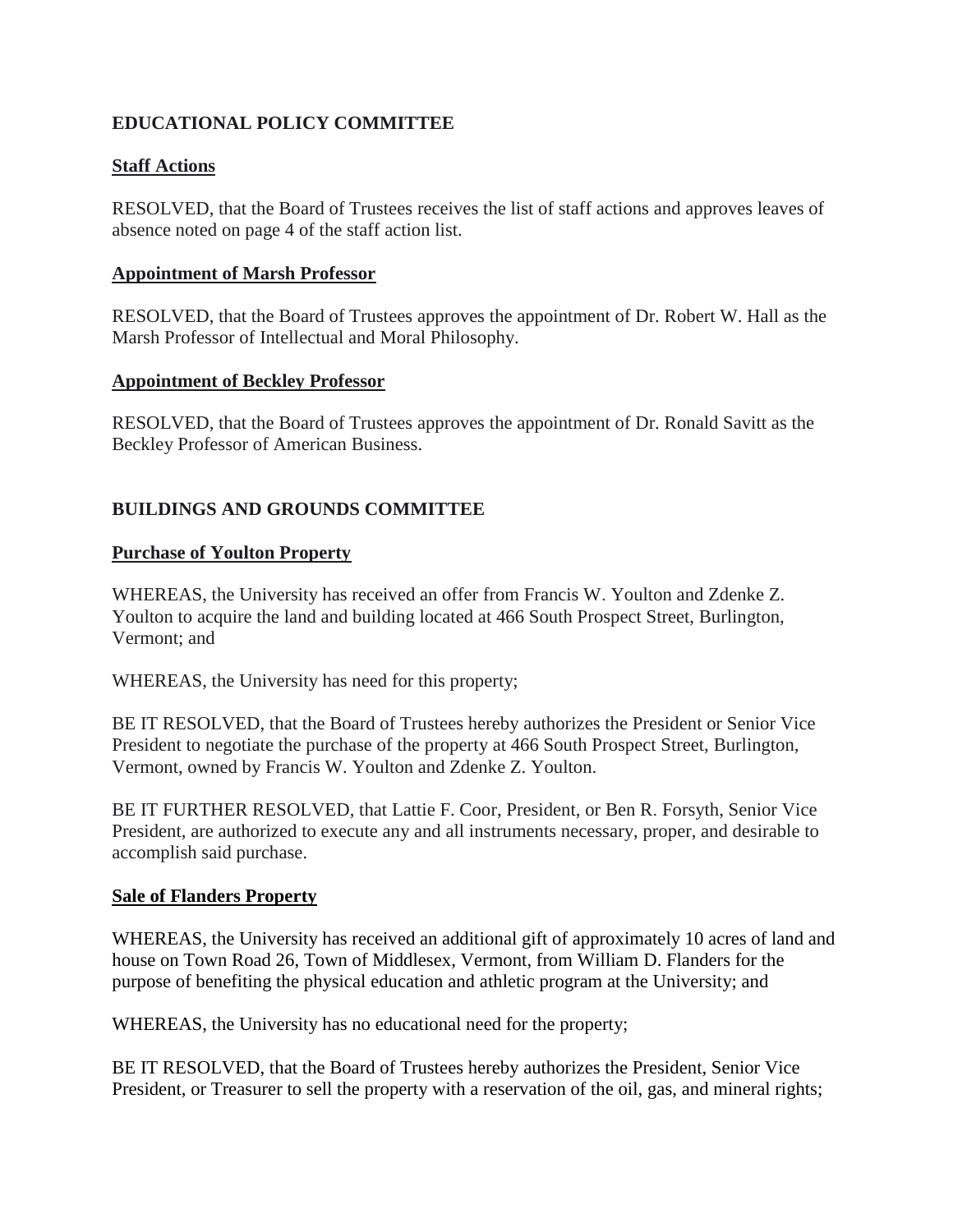<span id="page-5-0"></span>BE IT FURTHER RESOLVED, that the President, Senior Vice President, or Gordon Paterson, Treasurer, are authorized to execute any and all instruments necessary, proper, and desirable to accomplish said sale.

## **Bio-Research Complex Powerline Right-of-Way**

WHEREAS, the University is desirous of upgrading the power requirement at the University's Bio-Research Complex located off Spear Street in the City of Burlington in conjunction with the construction of the Large Animal Storage Facility;

WHEREAS, Green Mountain Power Corporation is willing and able to meet those power requirements needed by the University;

BE IT RESOLVED, that the Board of Trustees hereby authorizes the President or Senior Vice President to grant an easement for the purpose of constructing and maintaining a new electrical service at the Bio-Research Complex, located westerly of Spear Street in the City of Burlington, to Green Mountain Power Corporation. This easement shall be granted upon receipt of conditions and details acceptable to the University;

BE IT FURTHER RESOLVED, that Lattie F. Coor, President, or Ben R. Forsyth, Senior Vice President, are authorized to execute any and all instruments necessary, proper, and desirable to accomplish said granting of the power line easement .

## **Naming of Gymnastics Facility**

RESOLVED, that the gymnastics arena in the athletic/physical education complex be named the "Frederick S. Harris/Sheldon Miller Gymnastics Arena."

# **FINANCE AND BUDGET COMMITTEE**

## **Data Communications System**

RESOLVED, that the President or his designee is authorized to negotiate a purchase and installation agreement for a University campus-wide data communications system as recommended by the Board of Trustees Data Communications Subcommittee;

BE IT FURTHER RESOLVED, that the total purchase price shall not exceed the amount of the reduction of the Rolm total contract amount referenced in the Equipment Sales and Installation Agreement, Section 23.2.5, dated June 27, 1984.

## **1986 Summer Session Tuition**

RESOLVED, that the Board of Trustees hereby approves a tuition increase for the Summer Session from \$80 to \$85 per credit hour for in-state students and from \$150 to \$170 per credit hour for out-of-state students, the increases to become effective with the 1986 Summer Session.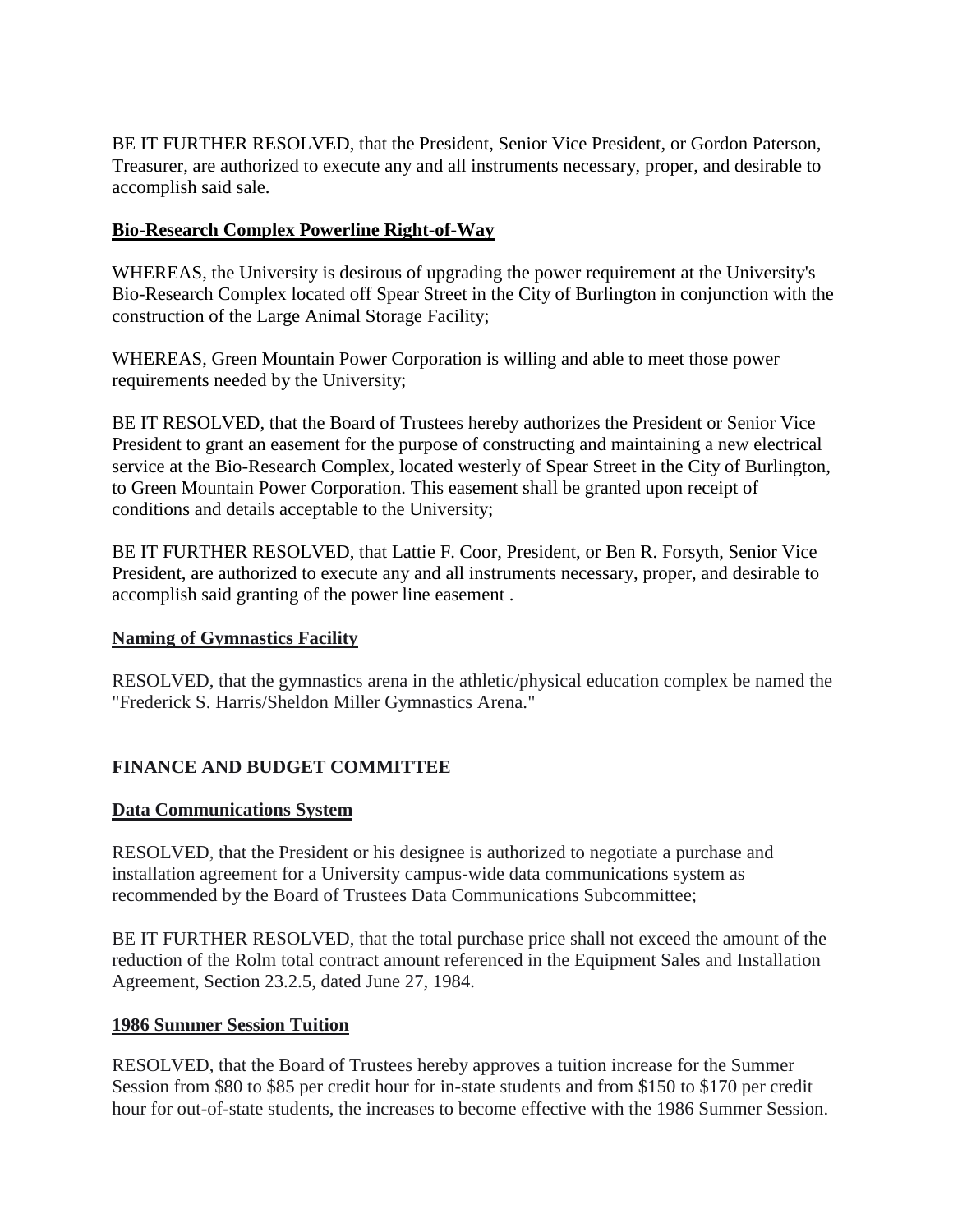## <span id="page-6-0"></span>**Acceptance of Gifts and Grants**

RESOLVED, that the Board of Trustees accepts gifts in the amount of \$1,233,094.65 and grants in the amount of \$3,373,966.

## **FULL BOARD**

#### **Amendment to Bylaws, Indemnification and Insurance**

RESOLVED, that the Board of Trustees approves the amendment of the Bylaws of the University of Vermont and State Agricultural College to add an article entitled "Indemnification and Insurance."

#### **Joint Committee on Honorary Degrees**

RESOLVED, that the President be and hereby is authorized to offer and confer honorary degrees at the 1986 Commencement to those individuals recommended by the Joint Committee on Honorary Degrees.

#### **Retiring Trustees**

WHEREAS, Harriet Pearson Dustan, Florence Cudworth Holden, Harry Robert Mitiguy, and Kerry Lynn Ann Percy are nearing the completion of their terms as Trustees of the University of Vermont; and

WHEREAS, Harriet Dustan has brought to this Board the insights of a former undergraduate student, medical student, and medical professor of this University, serving for several years as chairman of our Committee on Educational Policy; and

WHEREAS, Chips Holden has been a devoted alumna of the University, bringing to the chairmanship of the Committee on Alumni Affairs and Development her concerns for the welfare of the University, its alumni, and its students; and

WHEREAS, Harry Mitiguy, a sometime graduate student and a sometime county agricultural agent for this University, has given himself unstintingly as a member of the Board, as chairman of several committees, including the ad hoc Committee on Financial Planning and the Committee on Finance and Budget, and in this current year as Chairman of the Board; and

WHEREAS, Kerry Percy has given to this Board the benefits of her wisdom and knowledge as a student of the University, serving as vice chairman of the Committee on Student Activities;

THEREFORE, BE IT RESOLVED, that this Board of Trustees expresses its appreciation, its affections, and its best wishes to Harriet Dustan, Chips Holden, Harry Mitiguy, and Kerry Percy.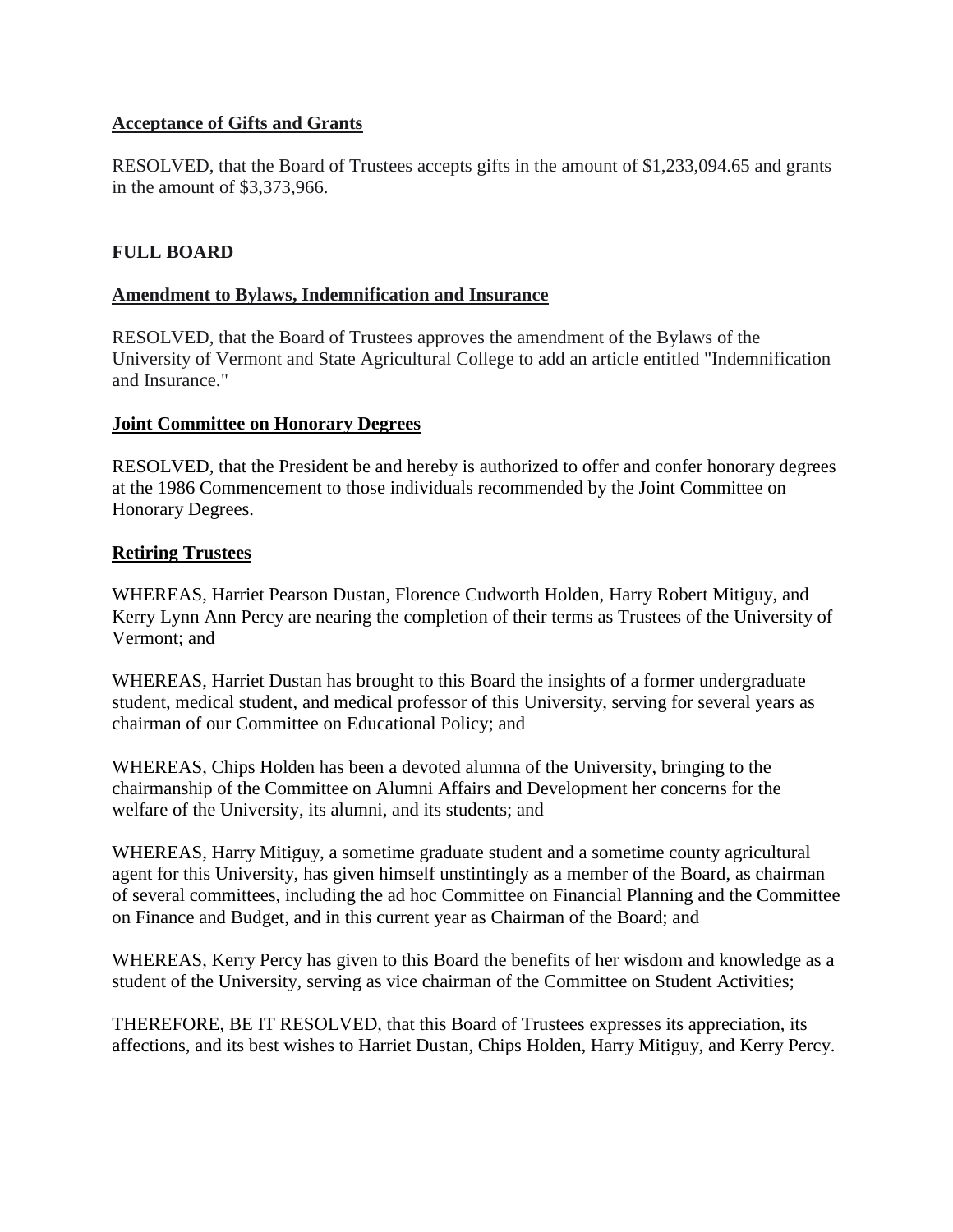### **December 6, 1985**

# <span id="page-7-0"></span>**Resolution Regarding the Divestiture of Holdings in American Firms Doing Business in South Africa**

RESOLVED, that the University of Vermont begin immediately the sale of investments in companies doing business in South Africa with the sale of all stock to be completed in the 1986- 87 academic year.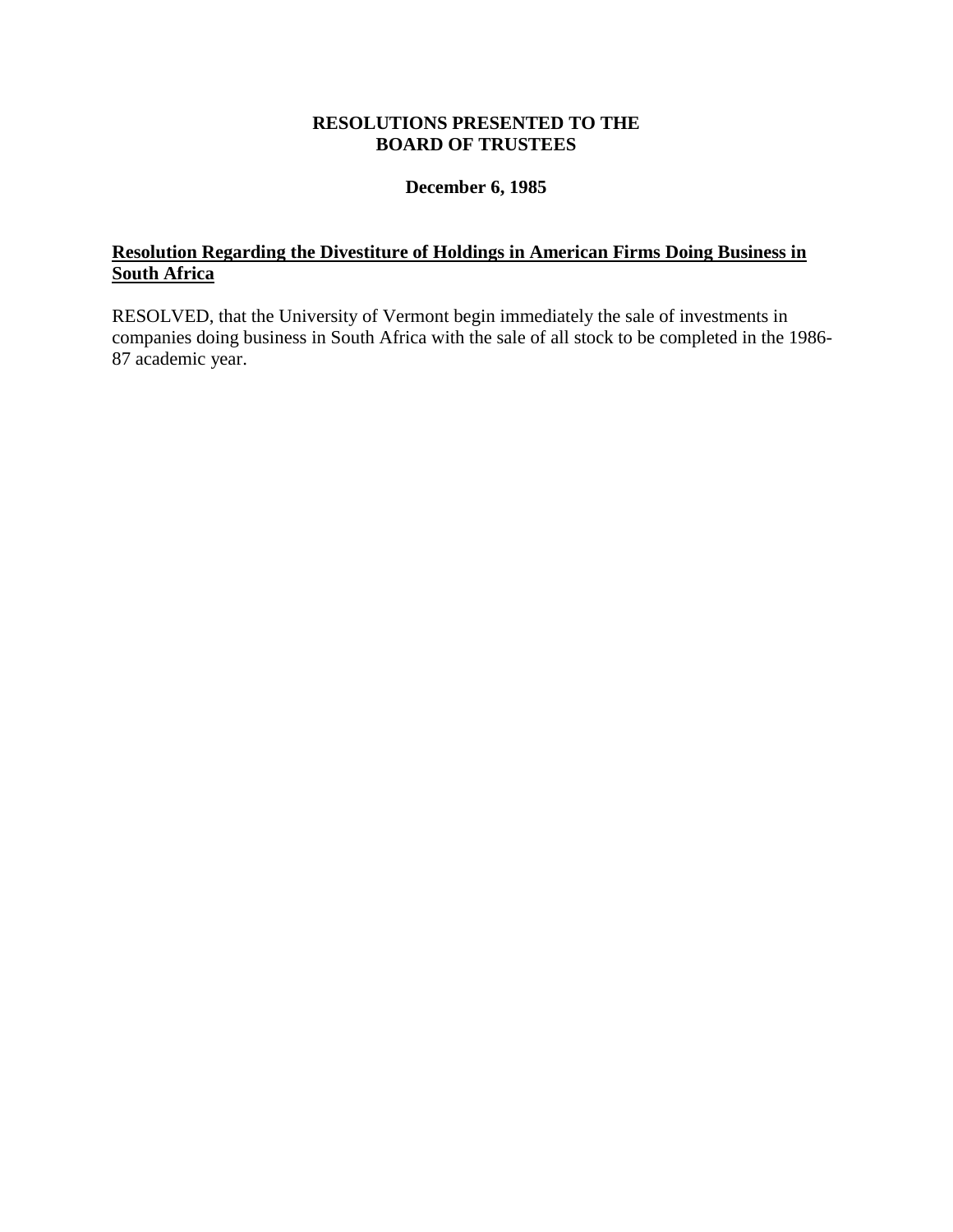## **October 12, 1985**

### <span id="page-8-0"></span>**GOVERNING BOARD OF VERMONT ETV**

#### **Fiscal Year 1987 Appropriation Request - Vermont ETV**

RESOLVED, that the President of the University and the General Manager of Vermont ETV be and hereby are empowered to request from the Governor and the Legislature of the State of Vermont an appropriation for general operations of Vermont ETV in the amount of \$1,110,000 for Fiscal Year 1987.

### **AUDIT COMMITTEE**

#### **Acceptance of Fiscal Year 1985 Audit**

WHEREAS, the books and accounts of the University of Vermont and State Agricultural College for the fiscal year ended June 30, 1985, have been audited by Coopers & Lybrand, Certified Public Accountants, under the supervision of the Auditor of Accounts, State of Vermont, and the report of such audit published in detail in accordance with 16 V.S.A., Sec. 2281 (a);

BE IT RESOLVED, that in accordance with authorization contained in the Bylaws, the Board hereby accepts such audit in lieu of the annual audit, and that the same be considered as the report of the Audit Committee.

## **EDUCATIONAL POLICY COMMITTEE**

#### **Staff Actions**

- 1) RESOLVED, that the Board of Trustees receives the list of staff actions and approves the leaves of absence noted on page 6 of the staff action list.
- 2) RESOLVED, that in accordance with Section 222.11 of the Officers' Handbook, the Board of Trustees approves the appointment of Jo Ann Murad as Lecturer in the Department of Romance Languages; and in accordance with the section in the Staff Handbook on "Employment of Relatives," approves the appointment of Jeanette Mann as Secretary in the Department of Biochemistry.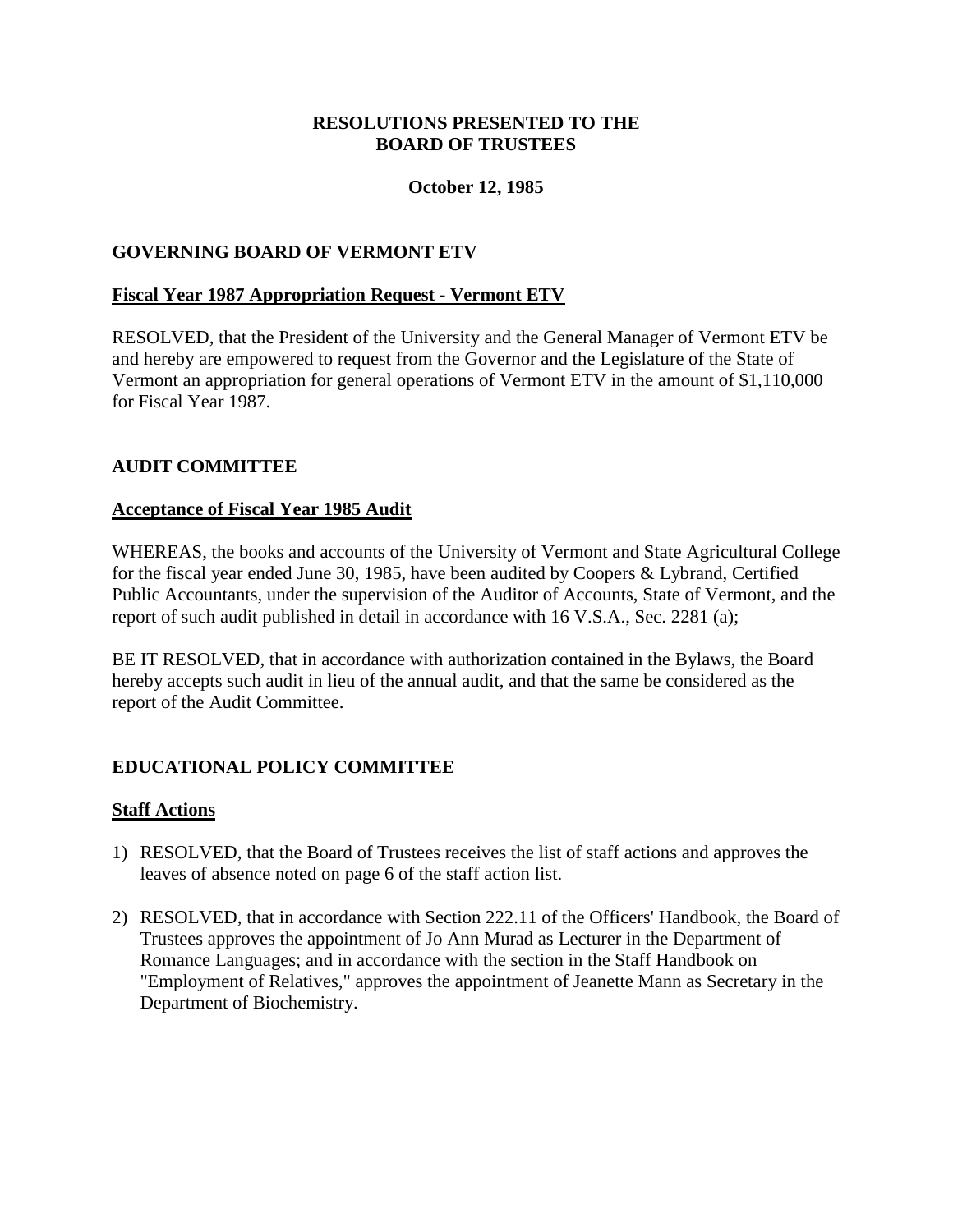### <span id="page-9-0"></span>**Approval of Degrees**

RESOLVED, that the Board of Trustees approves the awarding of degrees to those students who have completed degree requirements and who have been recommended by their respective deans and approved by the Faculty Senate.

# **FINANCE AND BUDGET COMMITTEE**

## **Appropriation Request for Fiscal Year 1987**

RESOLVED, that the President be and hereby is authorized to request from the Governor and the Legislature of the State of Vermont an appropriation for general operations of the University of Vermont and State Agricultural College in the amount of \$24,655,000 for Fiscal Year 1987.

BE IT FURTHER RESOLVED, that the President be and hereby is authorized to request an appropriation for general operations of the Morgan Horse Farm in the amount of \$11,500 for Fiscal Year 1987.

RESOLVED, that the President be and hereby is authorized to request from the Governor and the Legislature of the State of Vermont an appropriation for the County Extension Agent program of the University of Vermont in the amount of \$1 for Fiscal Year 1987.

#### **Flexible Spending Account**

RESOLVED, that the President or his designee is hereby authorized to implement the flexible spending account described in the memorandum from the Subcommittee on Personnel to the Board of Trustees dated October 1, 1985. Further, the President or his designee is authorized to execute any and all documents necessary, proper, and desirable for that purpose.

#### **Acceptance of Gifts and Grants**

RESOLVED, that the Board of Trustees hereby accepts gifts in the amount of \$559,069.23 and grants in the amount of \$4,231,880.

## **JOINT COMMITTEE ON HONORARY DEGREES**

RESOLVED, that the President be and hereby is authorized to offer and confer honorary degrees at the 1986 Commencement to those individuals recommended by the Joint Committee on Honorary Degrees.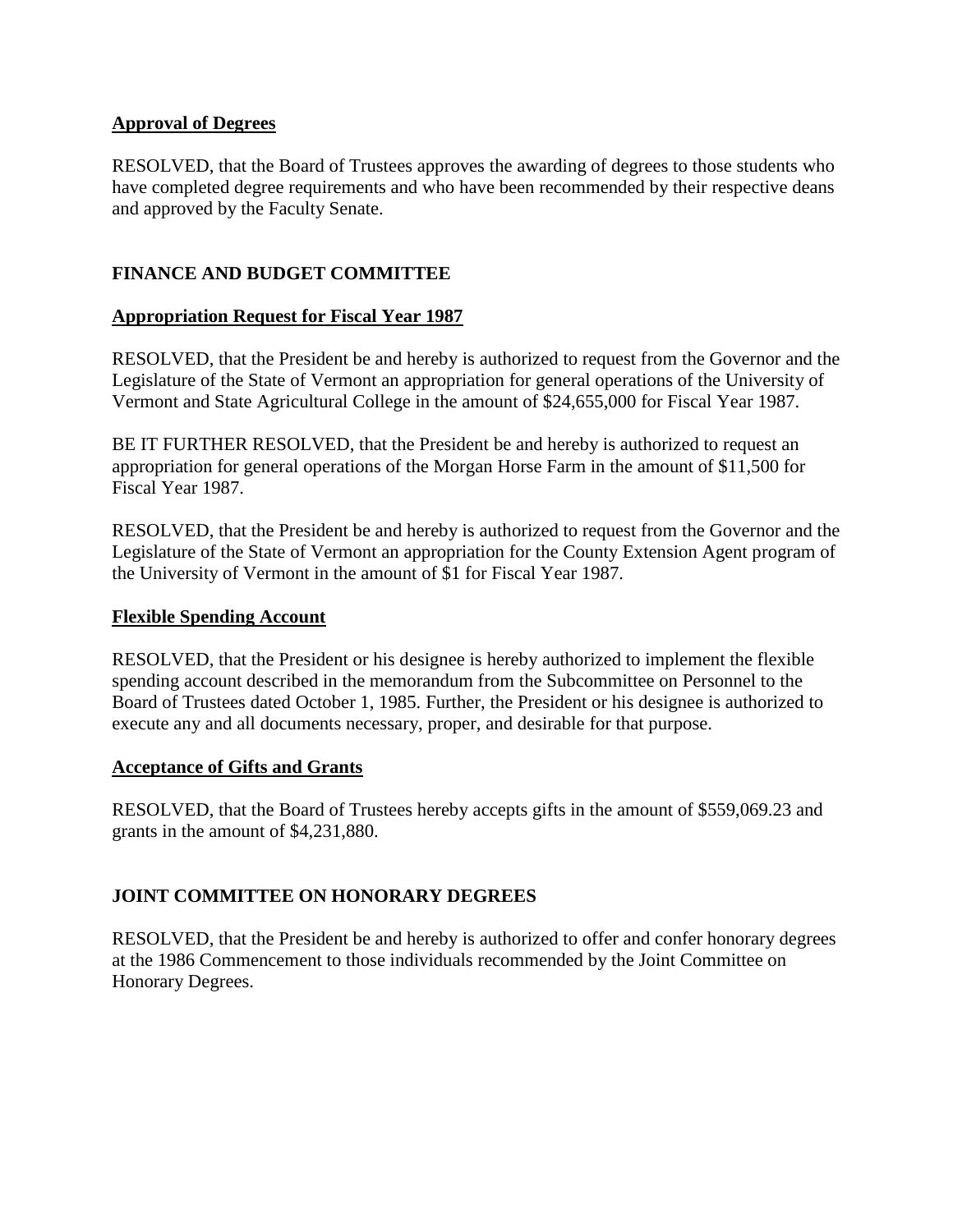### **September 7, 1985**

## <span id="page-10-0"></span>**EDUCATIONAL POLICY COMMITTEE**

### **Staff Actions**

RESOLVED, that the Board of Trustees receives the list of staff actions and approves the leaves of absence noted on pages 9 and 10 of the staff action list.

RESOLVED, that in accordance with Section 222.11 of the Officers' Handbook, the Board of Trustees approves the appointment of Timothy J. Fox as a Lecturer in the Department of Special Education, Social Work, and Social Services.

## **BUILDINGS AND GROUNDS COMMITTEE**

#### **Sale of Williston Road Property**

WHEREAS, the University of Vermont has received a. request from the State of Vermont, Agency of Transportation, to sell an 0.11 acre strip of University property, 16 feet wide northsouth by 334 feet in an east-west direction, located on the northerly side of Williston Road between East Avenue and property owned by Evangeline Deslauriers, in the City of South Burlington, in conjunction with the widening of Williston Road Project M-EGC 5200 (7); and

WHEREAS, the University has determined the sale of this property will not adversely affect the University's use of its remaining property;

BE IT RESOLVED, the President, or Senior Vice President, are hereby authorized to sell this strip of property at a mutually satisfactory price; and

BE IT FURTHER RESOLVED, that Lattie F. Coor, President, or Ben R. Forsyth, Senior Vice President, are authorized to execute any and all instruments necessary, proper, and desirable for that purpose, and further that any officer of this Corporation is hereby authorized to certify this resolution to whom it may concern.

#### **Sale of Land in Wilmington, Vermont (Revised)**

WHEREAS, the University has received a gift of land designated as Lot B-8 of the Chimney Hill Subdivision located in the town of Wilmington, Vermont; and

WHEREAS, the University has no educational need for this property;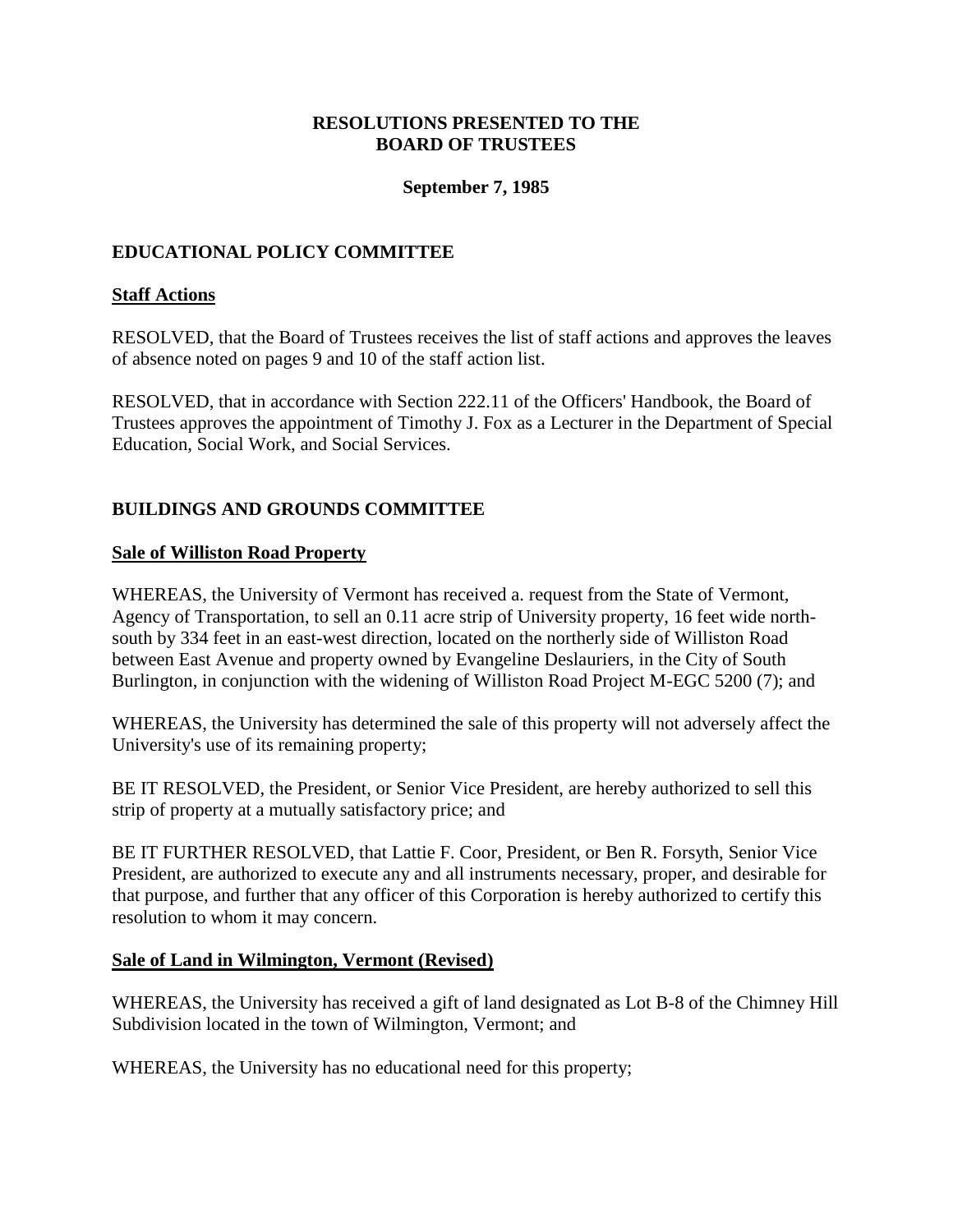<span id="page-11-0"></span>BE IT RESOLVED, that the Board of Trustees hereby authorizes the President, Senior Vice President, or Treasurer to accept the offer of \$6,500 relating to the sale of Lot B-8 located in the Chimney Hill Subdivision, Wilmington, Vermont.

BE IT FURTHER RESOLVED, that Lattie F. Coor, President; Ben R. Forsyth, Senior Vice President; or Gordon Paterson, Treasurer, are authorized to execute any and all instruments necessary, proper, and desirable to accomplish said sale.

## **Fiscal Year 1987 Capital Appropriation Request - General University**

RESOLVED, that the President be and hereby is authorized to request from the Governor and the Legislature of the State of Vermont \$3,775,000 for Fiscal Year 1987 for the following capital expenditures:

| 1. EMBA Facility                          | \$2,000,000 |
|-------------------------------------------|-------------|
| 2. Renovations to University Farm         | 250,000     |
| 3. A/E Planning for Renovations to        |             |
| Waterman Building                         | 250,000     |
| 4. Hills Agricultural Building Renovation | 525,000     |
| 5. Risk Management/Safety/ABC             | 650,000     |
| 6. Energy Conservation                    | 100,000     |
|                                           |             |
| Total FY 1987 Capital Request             | \$3,775,000 |
|                                           |             |

# **FINANCE AND BUDGET COMMITTEE**

**Authorization for a Special Committee of the Board of Trustees of the University of Vermont and State Agricultural College to Elect Whether or Not to Convert on October 31, 1985, the Interest Rate on the Telecommunications System Bonds, Series 1984 of the University to a Fixed Interest Rate**

(Resolution appended to original copy of September 7, 1985 Meeting Minutes)

## **Authorization to Issue a \$1,000,000 Campus Center Note of the University of Vermont and State Agricultural College**

(Resolution appended to original copy of September 7, 1985 Meeting Minutes)

# **Acceptance of Gifts and Grants**

RESOLVED, that the Board of Trustees hereby accepts gifts in the amount of \$1,153,437.23 and grants in the amount of \$12,186,899.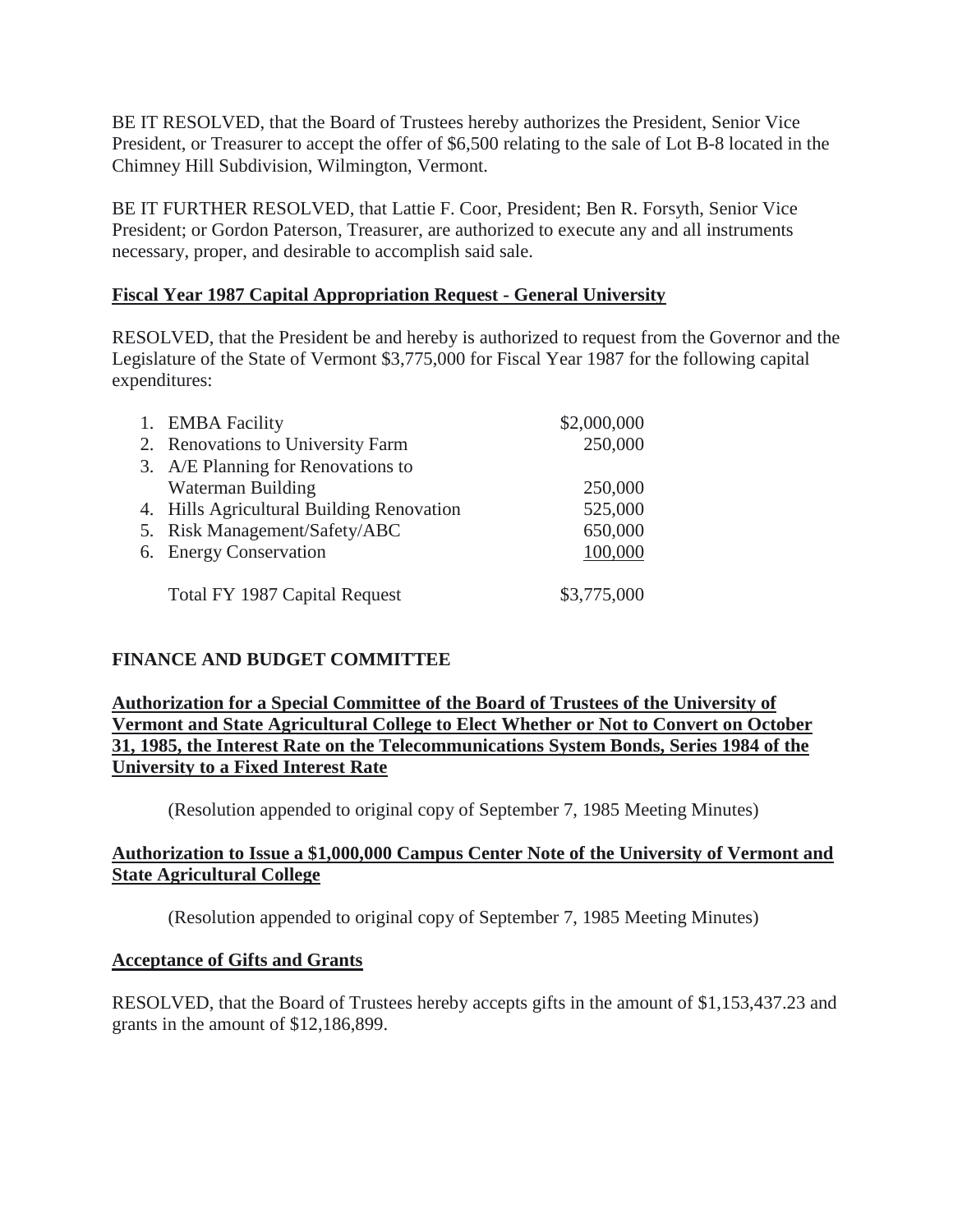## <span id="page-12-0"></span>**Authorization to Sign Grants and Contracts**

RESOLVED, that effective this date, the following officers of the University are authorized to act on behalf of the University in approving grant and contract applications and agreements and requests for extensions and supplements: Lattie F. Coor, President; Ben R. Forsyth, Senior Vice President; Gerald P. Francis, Interim Vice President for Academic Affairs; Patricia Armstrong, Director of Sponsored Programs.

## **INVESTMENT ADVISORY COMMITTEE**

### **South Africa/Apartheid/Race Relations**

WHEREAS, the racial policies of the government of South Africa deny basic human rights to blacks and other non-white groups in that nation, and

WHEREAS, the government of South Africa is intransigent in maintaining its policies of racial discrimination,

WHEREAS, there is need for the University community and the citizens of Vermont to be more fully informed about these issues,

THEREFORE BE IT RESOLVED, that the Board of Trustees of The University of Vermont directs the President of the University to initiate through the faculty and administration of the University the following actions:

- 1. That the University increase its course offerings in the area of race relations;
- 2. That the University sponsor conferences and encourage research on apartheid and racism;
- 3. That the University participate in the South African Education Program to provide opportunities for South African blacks to pursue academic study in the United States;
- 4. That the President of the University become active with other college and university presidents in influencing appropriate agencies of government and business to prevail upon the government of South Africa to begin a process of dismantling apartheid;
- 5. That the University participate in educational activities and programs with African educational institutions; and
- 6. That the President report to the Board of Trustees semi-annually or more often on progress made with regard to these recommendations.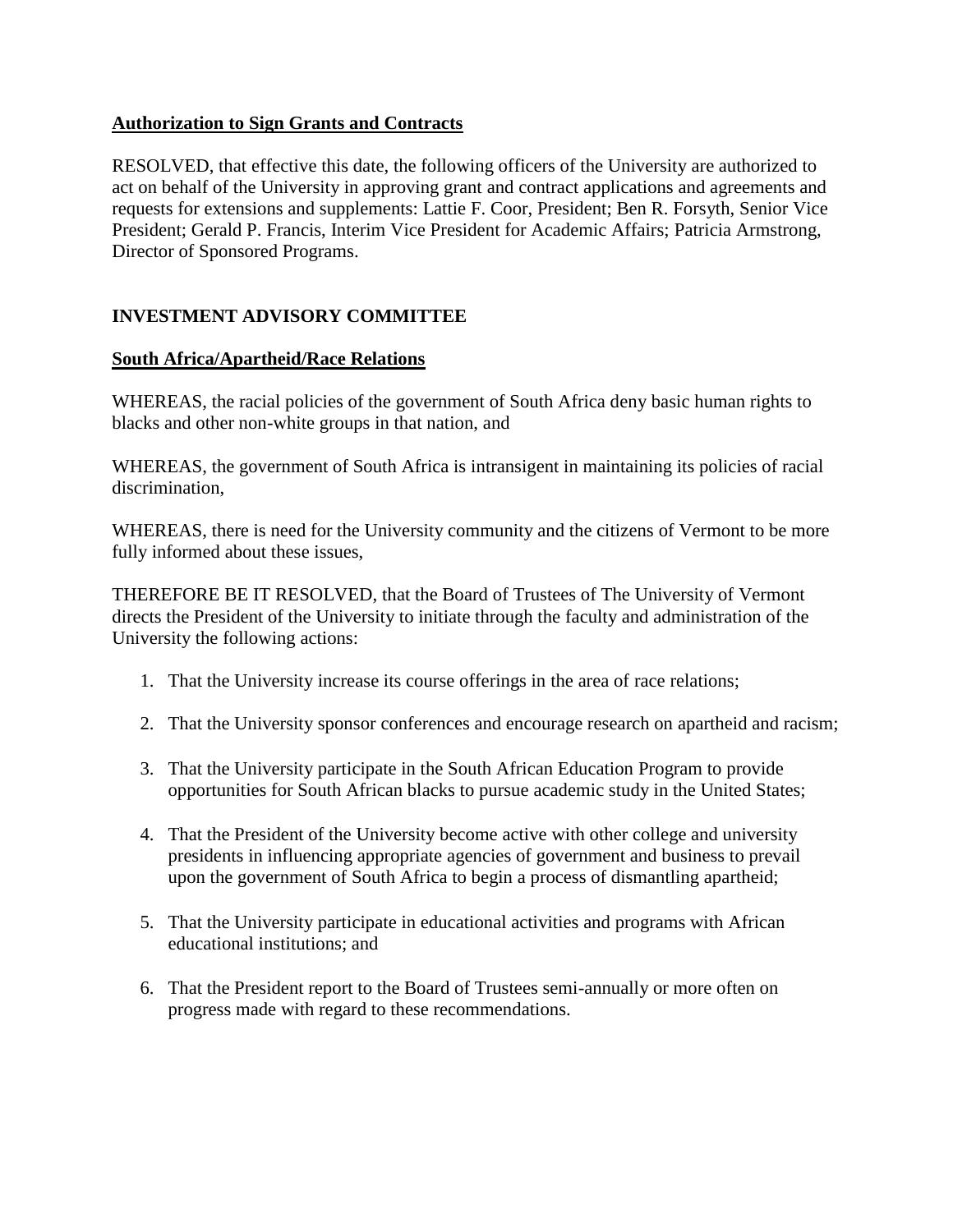## **Divestiture in South African Corporations**

BE IT RESOLVED, that the Board of Trustees of The University of Vermont directs the President of the University to initiate the following actions:

- 1. That the University divest itself, within a reasonable period of time, of securities in corporations doing business in South Africa that are either (a) not signatories of the Sullivan Principles, or (b) signatories of the Sullivan Principles with audited ratings below level IIA;
- 2. That the University refrain from acquiring or holding securities in any banks or other financial institutions making loans to the current government of South Africa;
- 3. That the University refrain from acquiring or holding securities in any firms selling equipment to the police or military forces of South Africa;
- 4. That the University join with other colleges and universities in calling upon corporations doing business in South Africa to adopt the so-called Bishop Tutu Principles, ensuring that workers' families will be allowed to live with them, permitting union organization by black workers, promoting labor mobility by opposing influx control, and making massive investments in education and training programs that will have credibility within the black community of South Africa; and
- 5. That the Board of Trustees review these policies and their implementation after a twoyear period.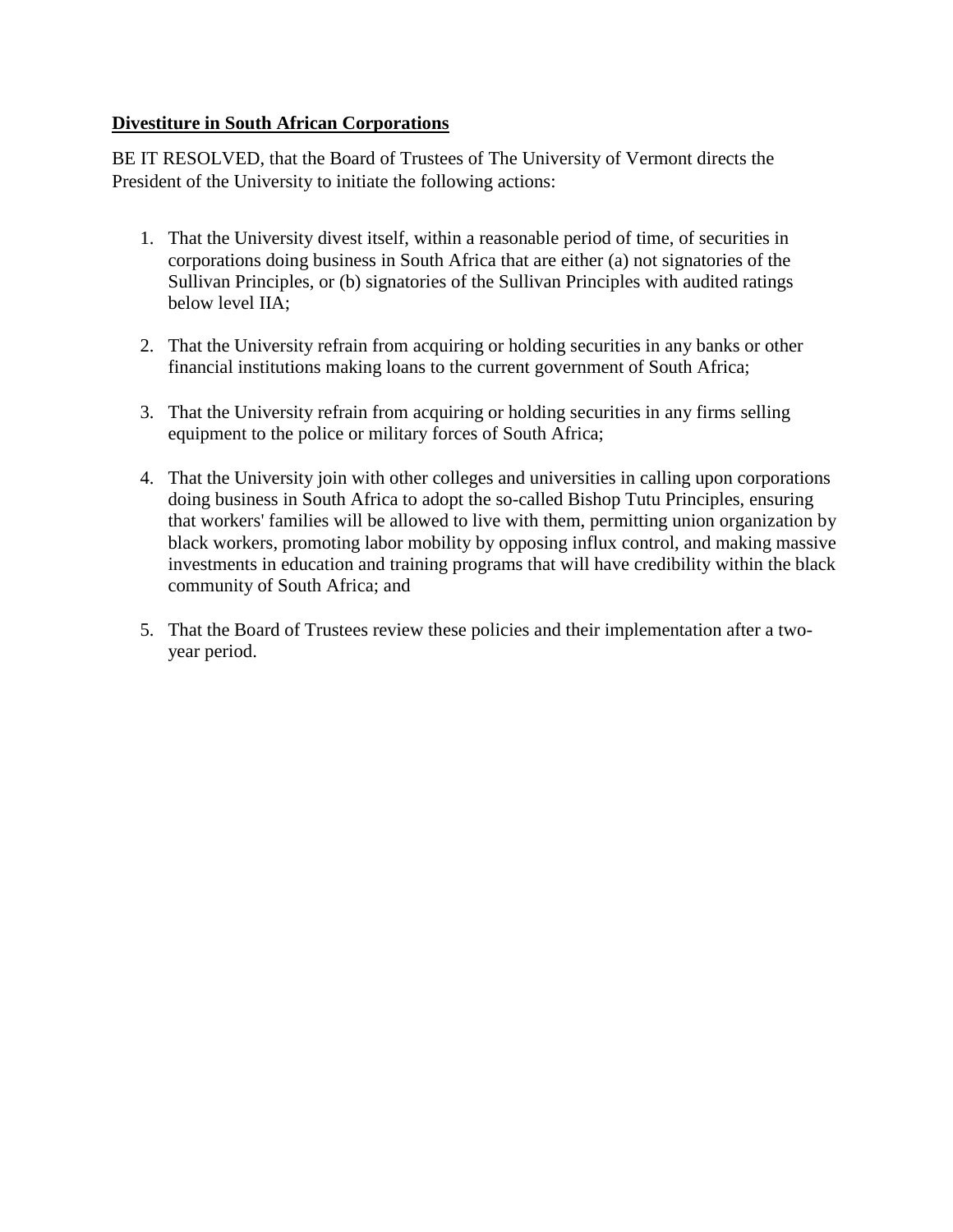## **June 14, 1985**

## <span id="page-14-0"></span>**EDUCATIONAL POLICY COMMITTEE**

## **Staff Actions**

RESOLVED, that the Board of Trustees receives the list of staff actions (including retirements and reassignments to active service of emeriti faculty effective the end of 1984-85) and approves the leaves of absence noted on page 4 of the staff actions list.

### **Revision of Section 150 of Officers' Handbook**

RESOLVED, that the Board of Trustees approves the .proposed changes in language in Section 150 of the Officers' Handbook. Similar changes needed elsewhere in the Handbook will be handled editorially.

#### **Revision of Section 263 of Officers' Handbook**

RESOLVED, that the Board of Trustees approves the proposed revisions of Section 263 "Inventions and Patents" of the Officers' Handbook.

## **Revision of Section 7.15 of the Constitution and Bylaws of the Faculty Senate**

RESOLVED, that the Board of Trustees approves the proposed changes to Section 7.15 of the Constitution and Bylaws of the Faculty Senate.

#### **Termination of Radiography Program**

RESOLVED, that the Board of Trustees approves the elimination of the Radiography Program from the curriculum in the Department of Radiologic Technology.

#### **Creation of Division Structure for Agriculture, Natural Resources, and Extension**

RESOLVED, that the Board of Trustees approves the creation of a Division to include the College of Agriculture and Life Sciences, the School of Natural Resources, and the UVM Extension Service, effective July 1, 1985.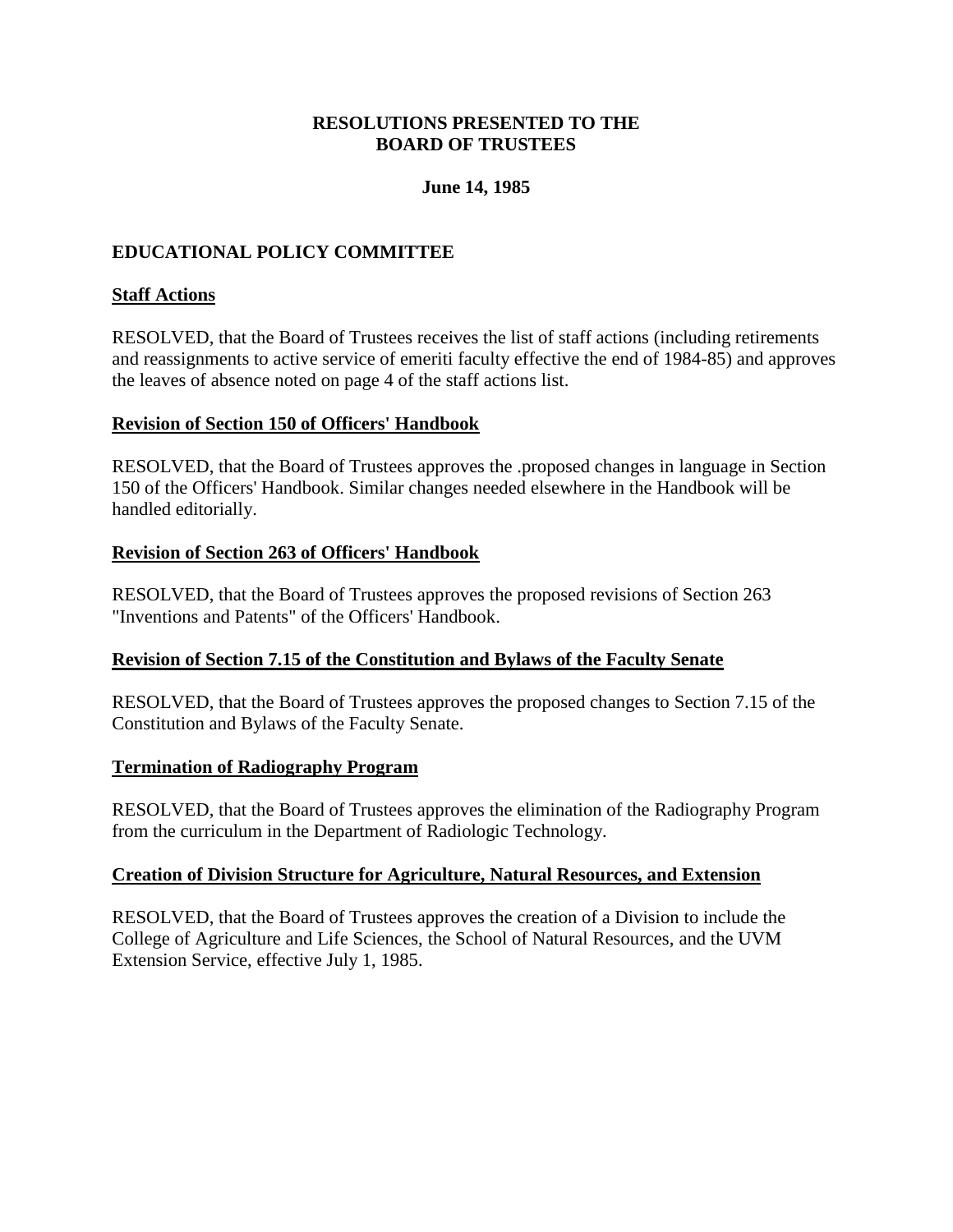# <span id="page-15-0"></span>**BUILDINGS AND GROUNDS COMMITTEE**

### **Sale of Land in Wilmington, Vermont**

WHEREAS, the University has received a gift of land designated as Lot B-8 of the Chimney Hill Subdivision located in the town of Wilmington, Vermont; and

WHEREAS, the University has no educational need for this property;

BE IT RESOLVED, that the Board of Trustees hereby authorizes the President, Vice President for Administration, or Treasurer to accept the offer of \$6,500 relating to the sale of Lot B-8 located in the Chimney Hill Subdivision, Wilmington, Vermont with the gas, oil, and mineral rights reserved.

BE IT FURTHER RESOLVED, that Lattie F. Coor, President; Ben R. Forsyth, Vice President for Administration; or Gordon Paterson, Treasurer, are authorized to execute any and all instruments necessary, proper, and desirable to accomplish said sale.

## **Jericho Research Forest Power Line Right-of-Way**

WHEREAS, the University is desirous of upgrading and turning over the existing privately owned power line servicing the Jericho Forestry Research Facility located on Tar Box Road in the Town of Jericho, Vermont, to Green Mountain Power Corporation; and

WHEREAS, the University has no desire to continue to maintain its own power line;

BE IT RESOLVED, that the Board of Trustees hereby authorizes the President, or Vice President for Administration, to grant an easement for the purpose of constructing and maintaining a new electrical service at the Jericho Forestry Research property, located on Tar Box Road in the Town of Jericho, to Green Mountain Power Corporation. This easement shall be granted upon receipt of conditions and details acceptable to the University;

BE IT FURTHER RESOLVED, that Lattie F. Coor, President, or Ben R. Forsyth, Vice President for Administration, are authorized to execute any and all instruments necessary, proper, and desirable to accomplish said granting of the power line easement.

#### **Relocation of Student Health Center**

RESOLVED, that the President and/or Vice President for Administration is authorized to execute any and all agreements necessary to relocate the Student Health Center from 284 East Avenue to the DeGoesbriand Unit.

BE IT FURTHER RESOLVED, that the costs for relocation will be met from existing reserves of the Student Health Center.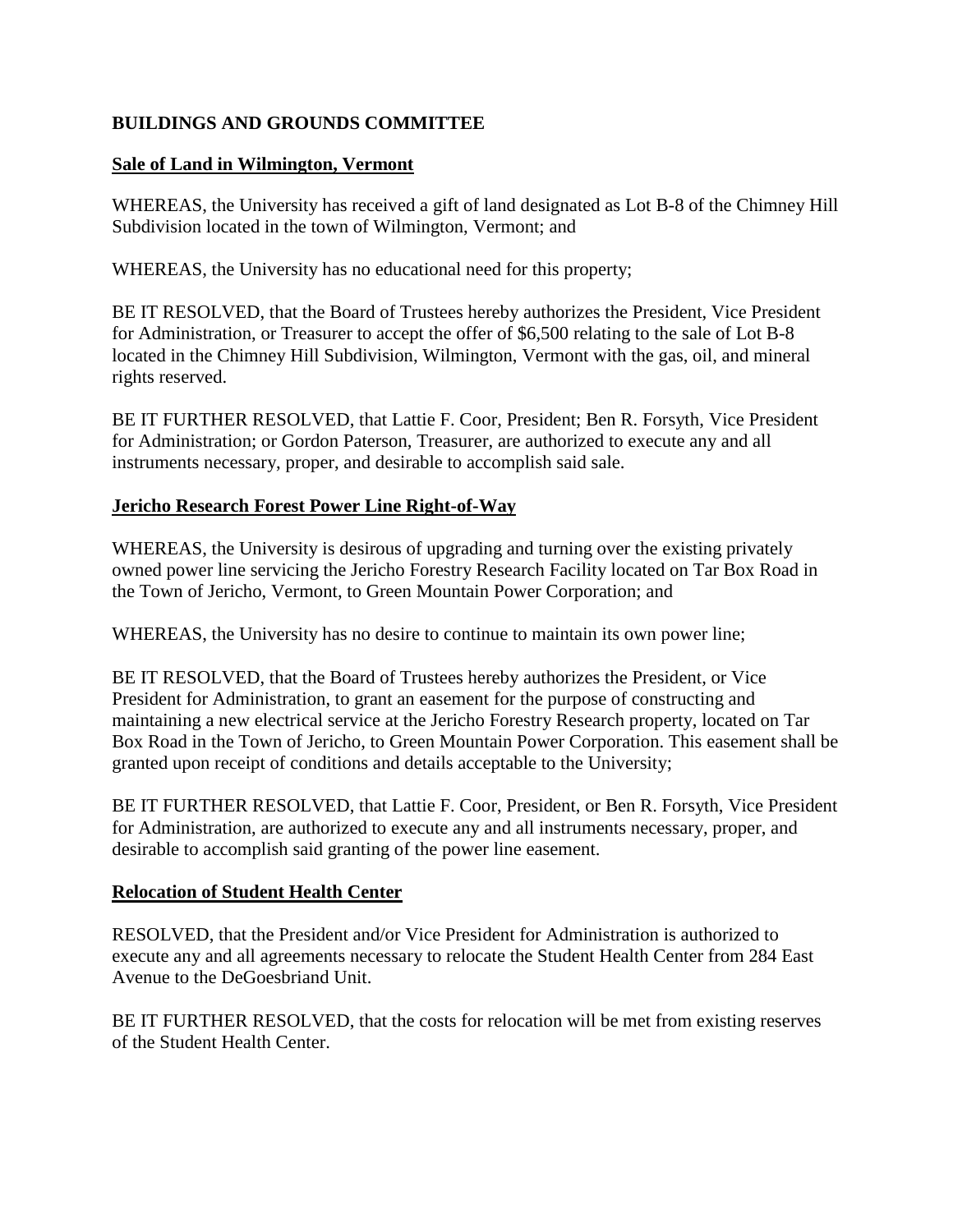## <span id="page-16-0"></span>**Large Animal Research Facility**

RESOLVED, that the President and/or Vice President for Administration is authorized to execute any and all agreements necessary to construct a Large Animal Research Facility at the Bio-Research Complex. The project cost shall not exceed \$500,000.

### **Acceptance of Shelburne Pond Property**

RESOLVED, that Lattie F. Coor, President, or Ben R. Forsyth, Vice President for Administration, is hereby authorized to accept from the Nature Conservancy any and all instruments necessary, proper, and desirable to accomplish said gift of the following two parcels of land located on Shelburne Pond in the Town of Shelburne:

- 1. Guillemette Tract: 66 acres of marshland located in the southeasterly corner of Shelburne Pond. The Tract abuts the University's Pillsbury Marsh Tract on the west and south, with frontage on Pond Road.
- 2. Pillsbury Woods Tract: 23 acres of wooded hard ground located westerly of the State of Vermont fishing access area at the southwesterly corner of Shelburne Pond and southerly of the University's Hubbard Tract.

These parcels, upon acceptance, shall be added to the University's H. Lawrence Achilles Natural Area in order to guarantee the Area's preservation and its continued use as an educational and research resource to the University. The terms of the deeds shall include the first right of refusal in favor of the Nature Conservancy in the event the University should wish to convey any of these lands in the future.

## **FINANCE AND BUDGET COMMITTEE**

## **Approval of Fiscal Year 1986 Operating Budget - General University**

RESOLVED, that the Board of Trustees hereby approves the recommended General Fund base operating budget for Fiscal Year 1986 in the amount of \$82,488,376 and an estimated total University budget of \$155,454,087.

### **Authorization for Issuance of \$9,465,000 Appropriation Anticipation Notes, 1985-86 Series, of the University of Vermont and State Agricultural College**

(Refer to Appendix B of the June 14, 1985 Meeting Minutes)

#### **Acceptance of Gifts and Grants**

RESOLVED, that the Board of Trustees accepts gifts in the amount of \$537,587.47 and grants in the amount of \$3,613,186.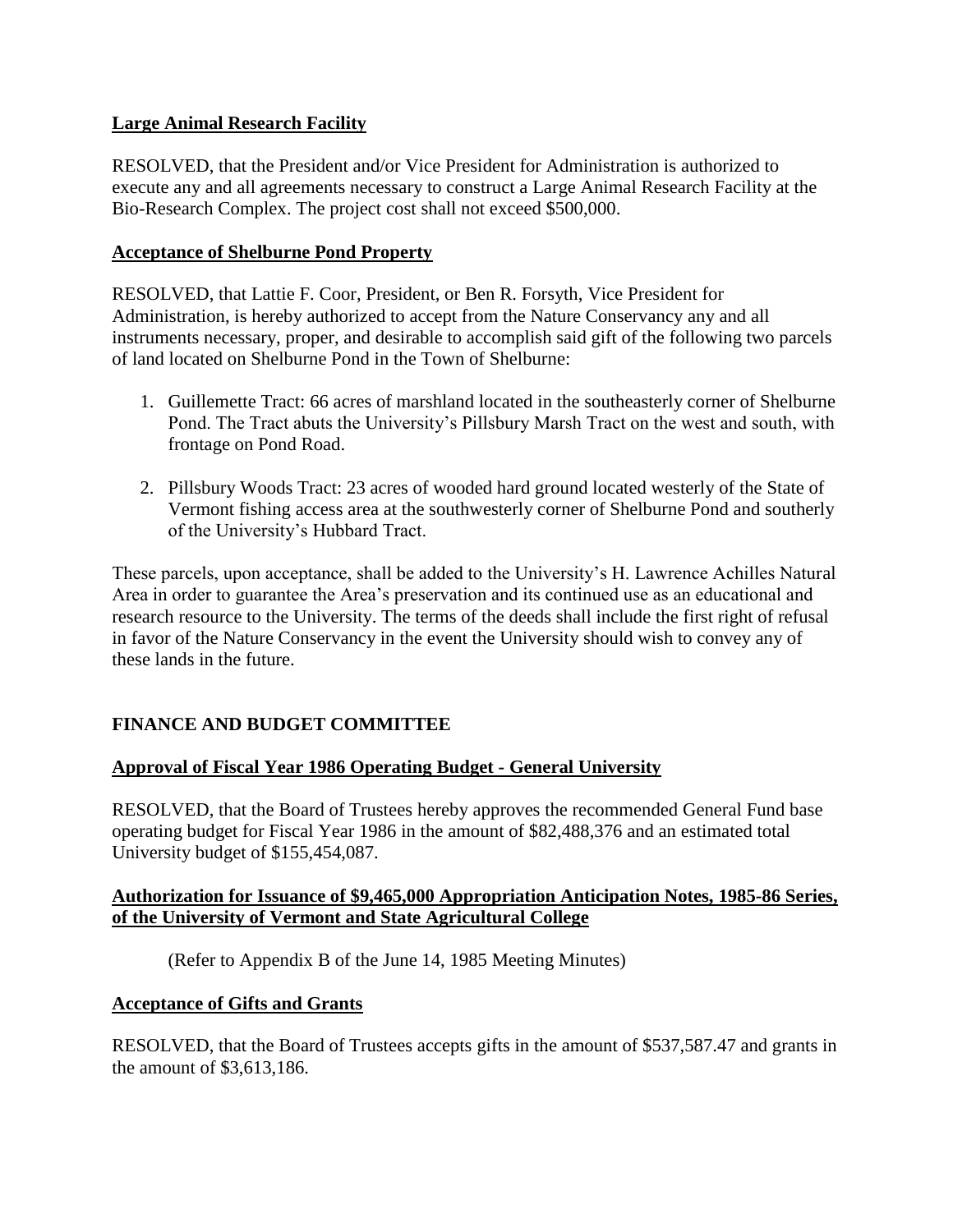## <span id="page-17-0"></span>**FULL BOARD**

### **Election of Senior Vice President**

RESOLVED, that the Board of Trustees hereby elects Ben R. Forsyth as Senior Vice President and Vice President for Administration of the University of Vermont and State Agricultural College effective July 1, 1985.

### **Appointment of Interim Vice President for Academic Affairs**

RESOLVED, that Gerald P. Francis, as Interim Vice President for Academic Affairs, is authorized to perform the functions of the office of Vice President for Academic Affairs at the University effective July 1, 1985, until such time as the President recommends, and the Board approves, a permanent appointment to that position.

#### **Appreciation of Robert G. Arns**

WHEREAS, Robert G. Arns has served with distinction since 1977 as this University's Vice President for Academic Affairs; and

WHEREAS, he has made enduring contributions to this University by stimulating planning, strengthening the faculty, improving academic programs, and developing a sound system of financial management; and

WHEREAS, he has performed his duties as Vice President, friend, and colleague with equanimity, devotion, and warmth;

THEREFORE, BE IT RESOLVED, that the Board of Trustees of the University of Vermont expresses to Robert G. Arns its appreciation for all his achievements and extends to him its best wishes for continued success in his life.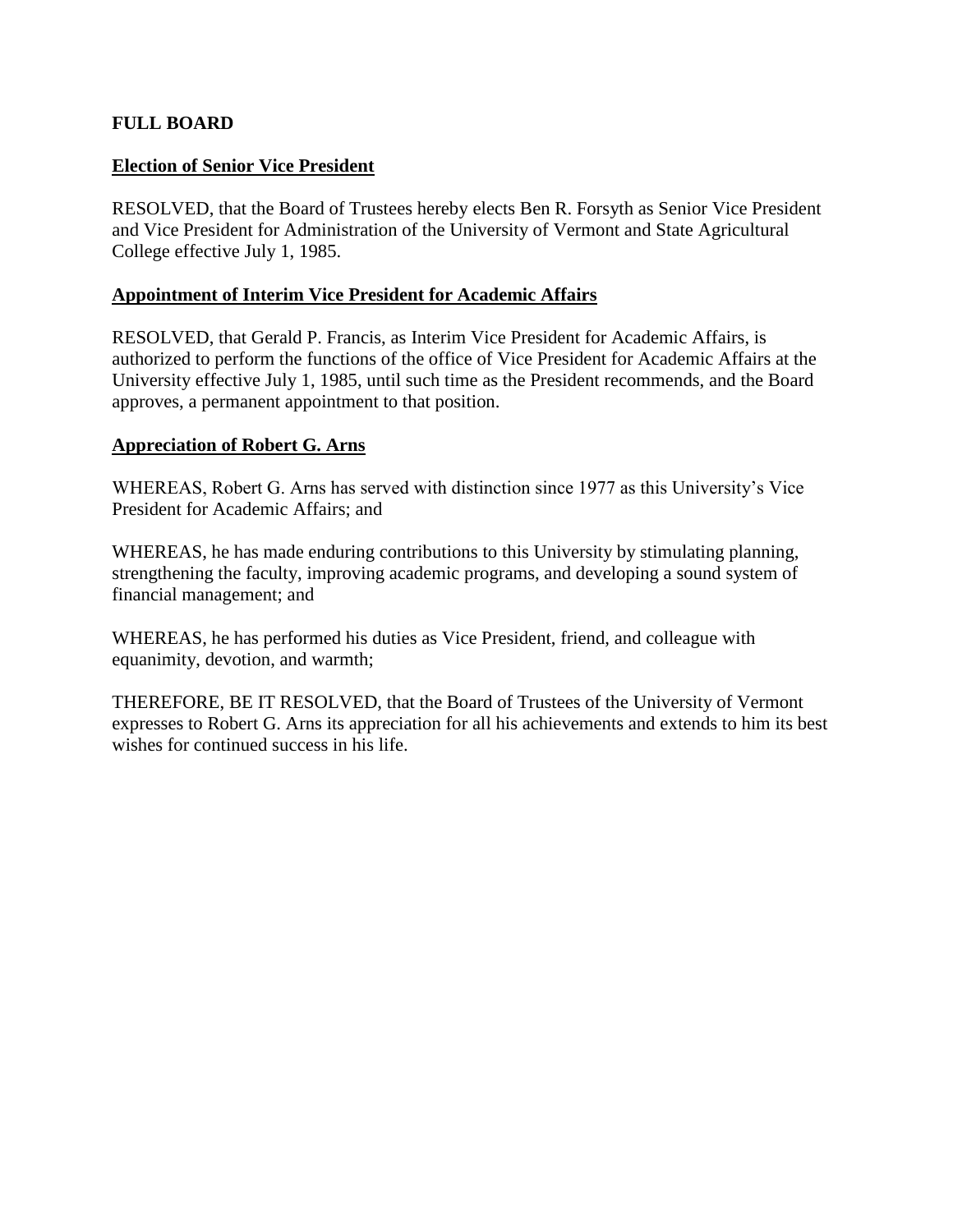## **May 4, 1985**

## <span id="page-18-0"></span>**GOVERNING BOARD OF VERMONT ETV**

## **Approval of Fiscal Year 1986 Operating Budget - Vermont ETV**

RESOLVED, that the Board of Trustees approves the Fiscal Year 1986 operating budget of Vermont ETV in the amount of \$3,464,553.

# **ALUMNI AFFAIRS AND DEVELOPMENT COMMITTEE**

### **Helen Day Buckham Estate**

WHEREAS, the University of Vermont is the sole beneficiary under the Last Will and Testament of the late Helen Day Buckham; and

WHEREAS, the University of Vermont has been appointed Administrator of the estate by the Probate Court for the District Court of Lamoille, Vermont;

BE IT RESOLVED, that the Board of Trustees hereby authorizes Ben R. Forsyth, Vice President for Administration, and Gordon Paterson, Treasurer, to open any checking or savings account with any appropriate bank for purposes of receiving the funds of the estate and disbursement of funds for payment of appropriate and necessary expenses incurred in the administration of said estate as well as appropriate brokerage accounts for administering securities of the estate; and that the said Ben R. Forsyth and Gordon Paterson are hereby authorized to sign, on behalf of the University of Vermont, as they deem necessary and proper in the administration of said estate, all checks, securities documents, and savings account instruments necessary for the proper administration of this estate.

BE IT FURTHER RESOLVED, that Ben R. Forsyth, Vice President for Administration, or Gordon Paterson, Treasurer, are hereby authorized to execute on behalf of the University of Vermont any and all documents necessary for the proper administration and probate of the said Helen Day Buckham estate.

#### **STUDENT ACTIVITIES COMMITTEE**

#### **Amendment of Student Association Constitution**

RESOLVED, that the Board of Trustees approves the changes in the Student Association Constitution as presented.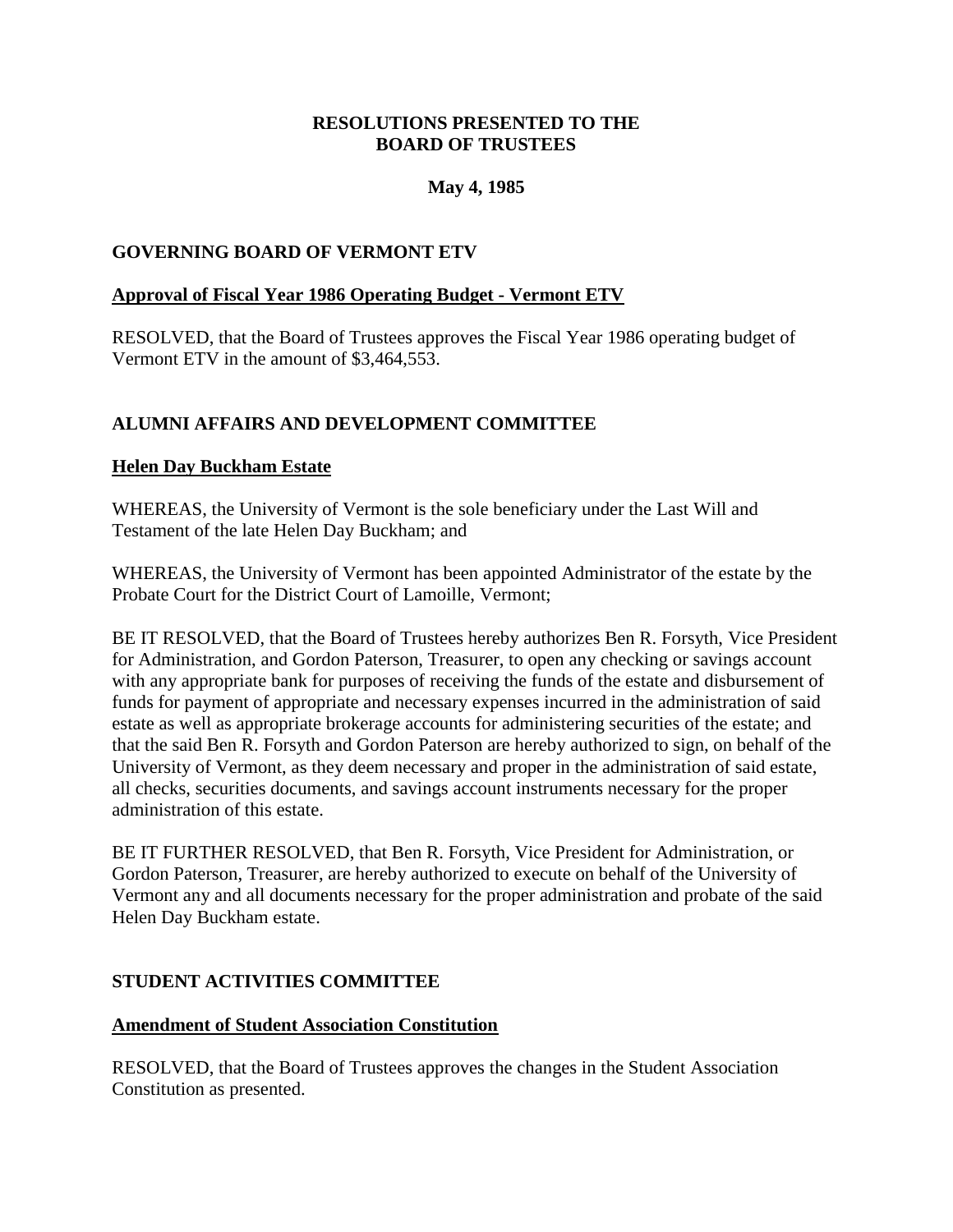# <span id="page-19-0"></span>**EDUCATIONAL POLICY COMMITTEE**

## **Authorization of President to Award Degrees at Commencement**

RESOLVED, that the Board of Trustees authorizes the President to award degrees in course at the Associate, Bachelor's, Master's, Doctoral, and Fifth-Year Certificate level to students of the University of Vermont who, on or before May 17, 1985 are certified by the Deans and Directors and recommended by Faculty Senate for their appropriate degree. The list of names of the students to whom these degrees are awarded shall be recorded as part of the permanent minutes of the June meeting of the Board.

# **Staff Actions**

RESOLVED, that the Board of Trustees receives the list of staff actions and approves leaves of absence noted on page 3 of the staff action list.

# **AUDIT COMMITTEE**

## **Acceptance of Federal Compliance Audit of Student Financial Assistance Programs**

WHEREAS, the books and accounts of certain grants and awards made to the University of Vermont and State Agricultural College, and specifically those grants and awards which are the Student Financial Assistance Programs, for the fiscal years ended in June 30, 1983, and June 30, 1984, have been audited on behalf of the United States Government by the Office of Internal Audit of the University of Vermont, and the reports of said audit are published in detail in accordance with the audit and reporting procedures by the United States Department of Education;

BE IT RESOLVED, that the Board of Trustees hereby accepts such audit which has been released to the Regional Inspector General for Audit of the United States Department of Education.

## **Acceptance of Federal Compliance Audit of Health Professions Student Loan and Nursing Student Loan Programs**

WHEREAS, the books and accounts of certain grants and awards made to the University of Vermont and State Agricultural College, and specifically those grants and awards which are the Health Professions Student Loan and Nursing Student Loan Programs, for the fiscal years ended in June 30, 1983, and June 30, 1984, have been audited on behalf of the United States Government by the Office of Internal Audit of the University of Vermont, and the reports of said audit are published in detail in accordance with audit and reporting procedures outlined by the United States Department of Health and Human Services;

BE IT RESOLVED, that the Board of Trustees hereby accepts such audit which has been released to the Regional Audit Director of the United States Department of Health and Human Services.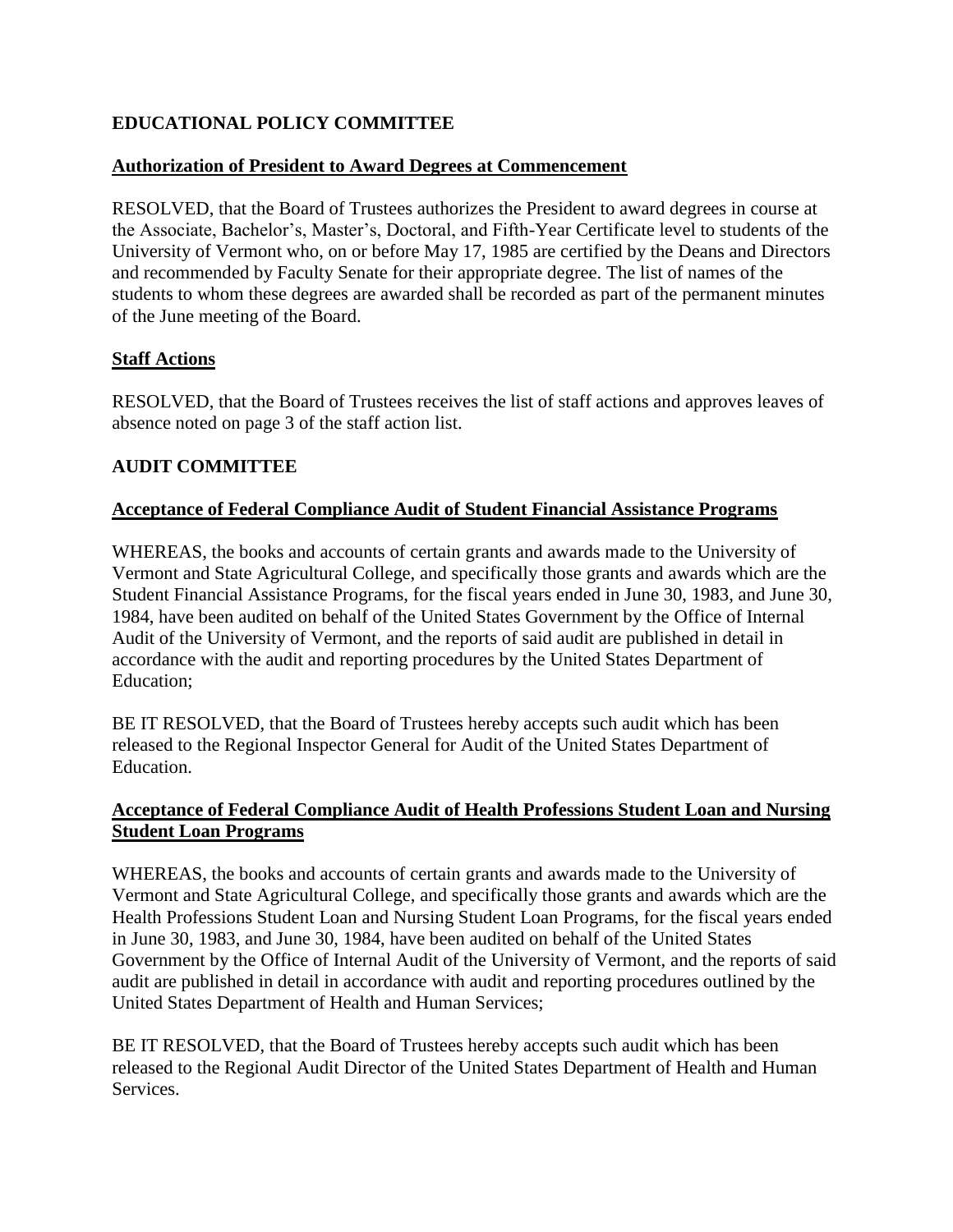# <span id="page-20-0"></span>**FINANCE AND BUDGET COMMITTEE**

## **Vermont Automated Libraries System**

RESOLVED, that the Board of Trustees hereby authorizes the President or his designee to enter into a contract for purchase implementation of an automated library system.

RESOLVED, that the Board of Trustees hereby approves the adoption of the library fee structures, the revenue to be used to defray the costs of the automated library system.

# **Budget Premises for Fiscal Year 1986 - General University**

RESOLVED, that the Board of Trustees hereby approves the budget premises for Fiscal Year 1986 which lead to a General Fund operating budget for the University of \$82,108,000 as described in the attached materials, and authorizes the President to proceed with detailed budget preparation in accordance with these premises.

## **Fiscal Year 1986 Operating Budget - Morgan Horse Farm**

RESOLVED, that the Board of Trustees approves the recommended operating budget for the Morgan Horse Farm for Fiscal Year 1986 in the amount of \$279,989.

# **Tuition Rates for Fiscal Year 1986**

RESOLVED, that the Board of Trustees hereby approves increases in the following tuition rates effective with the 1985-86 academic year:

- a. In-state tuition from \$2,550 to \$2,680 per year;
- b. Out-of-state tuition from \$6,760 to \$7,438 per year; (The tuition rates translate into \$112 per credit hour for in-state and \$310 per credit hour for out-of-state students.)
- c. Medical student in-state tuition from \$6,540 per year to \$6,930; out-of-area tuition from \$16,350 to \$16,540 per year; regional compact student tuition for Rhode Island fourthyear students from \$9,500 to \$10,070, first-year students at \$6,930; first- and second-year regional compact student tuition for Maine from \$8,780 to \$9,300, third- and fourth-year from \$9,260 to \$9,820 per year. New York tuition will be set at the weighted average of all other non-resident students in the College of Medicine as approved by Trustee resolution on December 4, 1982. It is currently estimated that this will mean an increase from \$12,840 to \$13,350.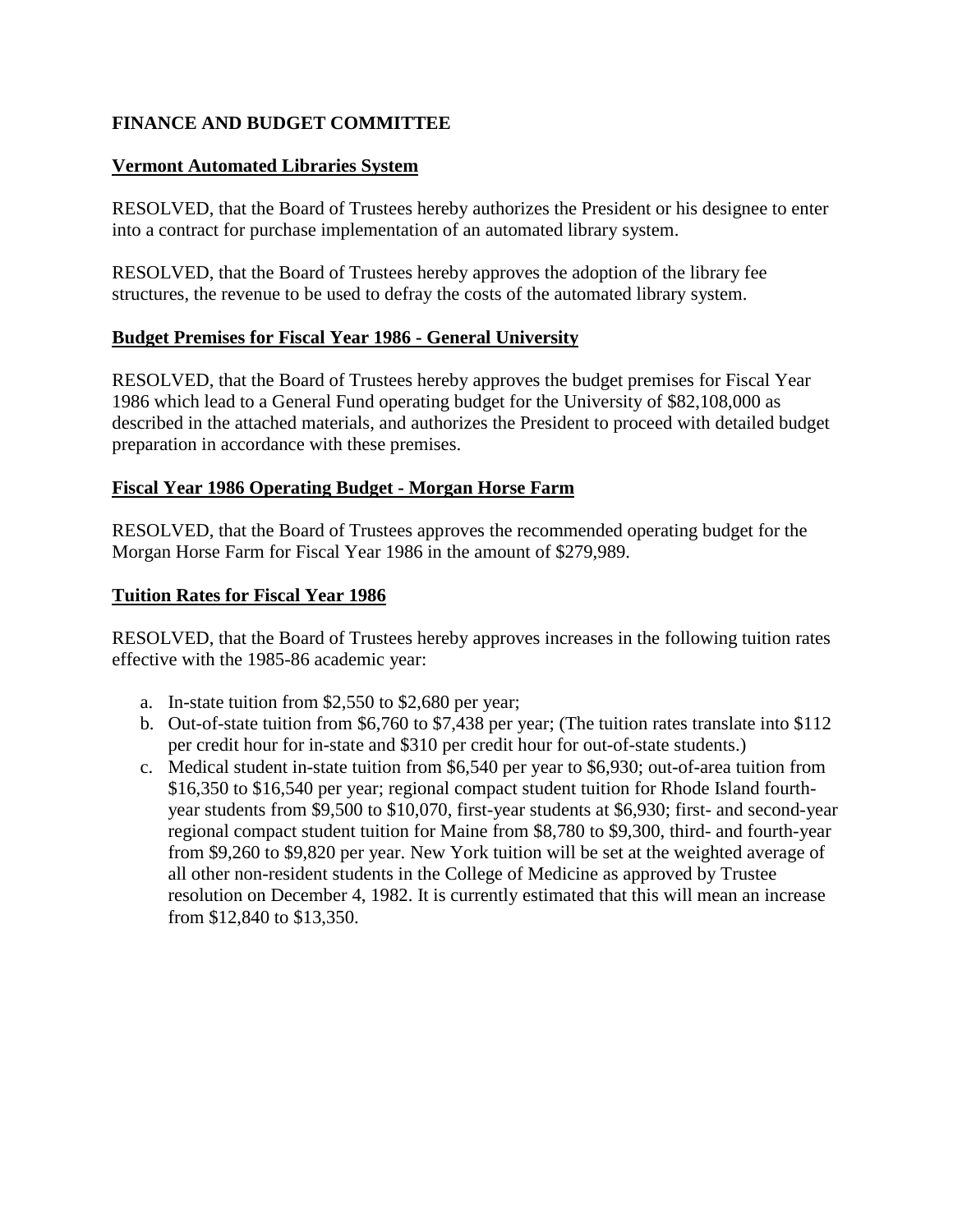### <span id="page-21-0"></span>**Change in Fees for Fiscal Year 1986**

RESOLVED, that the Board of Trustees approves increases in the following fees effective in Fiscal Year 1986:

- a. Student Health Fee from \$114 to \$118 per year;
- b. Applied Music Fee from \$132 to \$140 per credit hour;
- c. Library Fee from \$34 to \$44 per year;
- d. Comprehensive Part-Time Fee as follows:

| Credit Hour  |         | Proposed Fee     | Proposed Fee |
|--------------|---------|------------------|--------------|
| Enrollment   | Current | for              | for          |
| Per Semester | Fee     | <b>Fall 1985</b> | Spring 1986  |
| 4            | \$20    | \$25             | \$35         |
| 5            | 24      | 29               | 39           |
| 6            | 28      | 33               | 43           |
|              | 32      | 37               | 47           |
| 8            | 36      | 41               | 51           |
| $9 - 11.5$   | 40      | 45               | 55           |

#### **Establishment of Fees for Fiscal Year 1986**

RESOLVED, that there be established in academic year 1985-86 a Medical Student Fee of \$5 per semester charged to all medical students.

## **Room and Minimum Meal Plan Rates for Fiscal Year 1986**

RESOLVED, that the Board of Trustees hereby approves the room and minimum meal plan rates for Fiscal Year 1986, as follows:

|                              | Regular | <b>Hamilton Coop</b> |
|------------------------------|---------|----------------------|
| Double room (per year)       | \$3036  | \$2,812              |
| Single room (per year)       | 3,240   | 3,016                |
| Large single room (per year) | 3,444   | 3,220                |
| Triple room (per year)       | 2,626   | 2,402                |

## **Acceptance of Gifts and Grants**

RESOLVED, that the Board of Trustees hereby accepts gifts in the amount of \$961,238.77 and grants in the amount of \$3,363,773.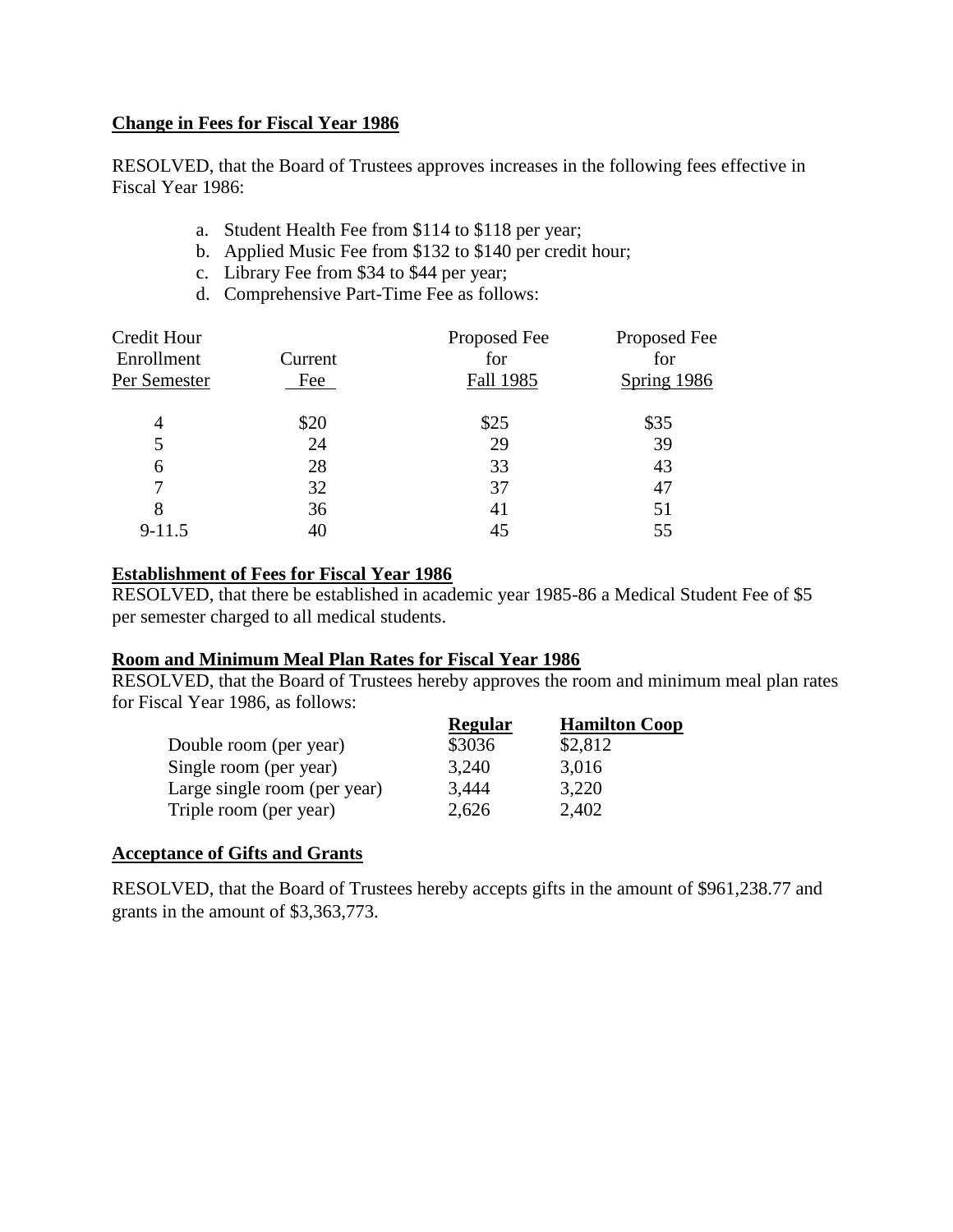## **March 2, 1985**

# <span id="page-22-0"></span>**EDUCATIONAL POLICY COMMITTEE**

## **Staff Actions**

- 1) RESOLVED, that the Board of Trustees receives the list of staff actions, including sabbatical leaves for 1985-86, and approves the leaves of absence noted on page 6 of the staff action list.
- 2) RESOLVED, that in accordance with Section 222.11 of the Officers' Handbook, the Board of Trustees approves the employment of Karin Lubker Holmgren as a Lecturer in the Department of Communication Science and Disorders.

#### **Approval of Degrees**

RESOLVED, that the Board of Trustees approves the awarding of degrees to those students who have completed degree requirements and who have been recommended by their respective deans or directors and approved by the Faculty Senate

## **BUILDINGS AND GROUNDS COMMITTEE**

#### **Sale of Land in Wilmington, Vermont**

WHEREAS, the University has received a gift of land designated as Lot B-8 of the Chimney Hill Subdivision located in the town of Wilmington, Vermont; and

WHEREAS, the University has no educational need for this property;

BE IT RESOLVED, that the Board of Trustees hereby authorizes the President, Vice President for Administration, or Treasurer, to sell the property for an amount not less than the appraised value with gas, oil, and mineral rights retained.

BE IT FURTHER RESOLVED, that Lattie F. Coor, President; Ben R. Forsyth, Vice President for Administration; or Gordon Paterson, Treasurer, are authorized to execute any and all instruments necessary, proper, and desirable to accomplish said sale.